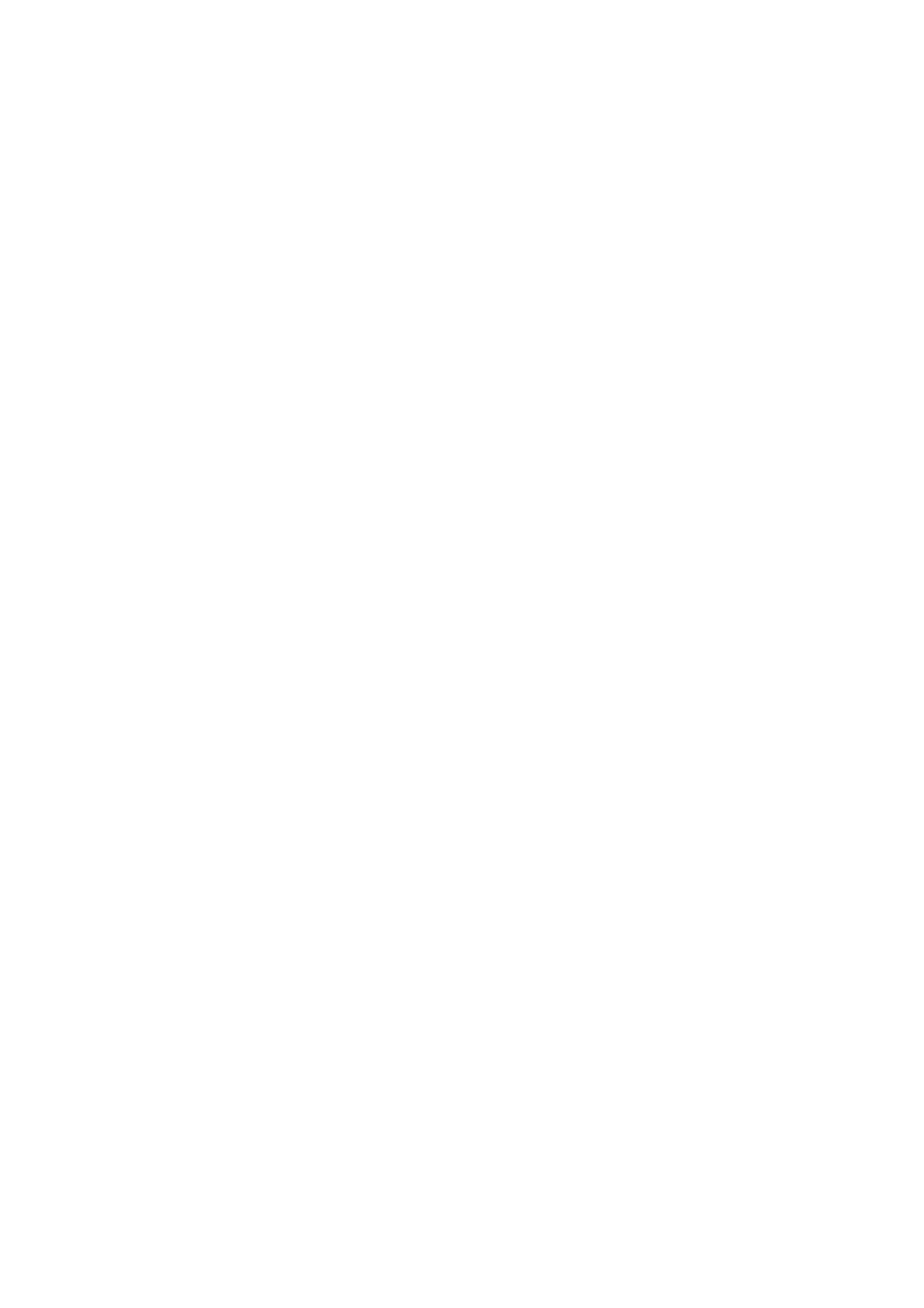# **INDICE**

# **Titolo I - I PRINCIPI**

### Art. 1 - Competenze del Sindaco

- 1. Al Sindaco in base al D.P.R. 31/03/1979, spetta la vigilanza sull'osservanza delle leggi e delle norme relative alla protezione degli animali, nonché l'attuazione delle disposizioni previste nel presente Regolamento anche mediante l'adozione di specifici provvedimenti applicativi.
- 2. Il Sindaco, nell'ambito delle leggi vigenti, anche tramite suo delegato, esercita funzioni di vigilanza verso le specie animali presenti stabilmente nel territorio del Comune come patrimonio indisponibile dello Stato.
- 3. Il Sindaco, per comprovati motivi d'urgenza, adotterà specifiche ordinanze previste dal Testo Unico delle leggi sull'ordinamento degli Enti Locali D.Lgs. n. 267 del 18/08/2000.
- 4. In caso di detenzione o allevamento di animali in condizioni tali da comprometterne il benessere psicofisico o tali da non garantire la pubblica sicurezza o igiene, il Sindaco, valutata la gravità della situazione, con apposito provvedimento ordina il trasferimento degli animali in strutture di ricovero, rivalendosi sul proprietario per le spese di mantenimento e cura. In alternativa previo accordo con il detentore, è possibile evitare detto provvedimento con in supporto di volontari delle associazioni protezioniste, per consentire di controllare lo stato di benessere degli animali.

#### Art. 2 - Tutela degli animali

- 1. Il Comune, in base alla Legge 17/08/1991 n. 281 e s.m., alla L.R. 07/04/2000 n. 27 ed alla L.R. 17/02/2005 n. 5, promuove e disciplina la tutela degli animali da affezione, condanna gli atti di maltrattamento e crudeltà contro di essi ed il loro abbandono.
- 2. Il Comune si adopera altresì a diffondere e promuovere quelle garanzie giuridiche attribuite agli animali dalla legislazione statale e regionale.
- 3. Il Comune tutela gli animali d'affezione che vivono in libertà, i quali non possono essere usati a scopo di sperimentazione; è vietato farne commercio o cessione gratuita a fini di sperimentazione così per gli animali provenienti da strutture di ricovero

#### Art. 3 - Associazioni ed Enti di protezione animale

1. Il Comune sostiene lo sviluppo delle associazioni aventi finalità zoofile attraverso le iniziative ed i programmi di cui al presente Regolamento.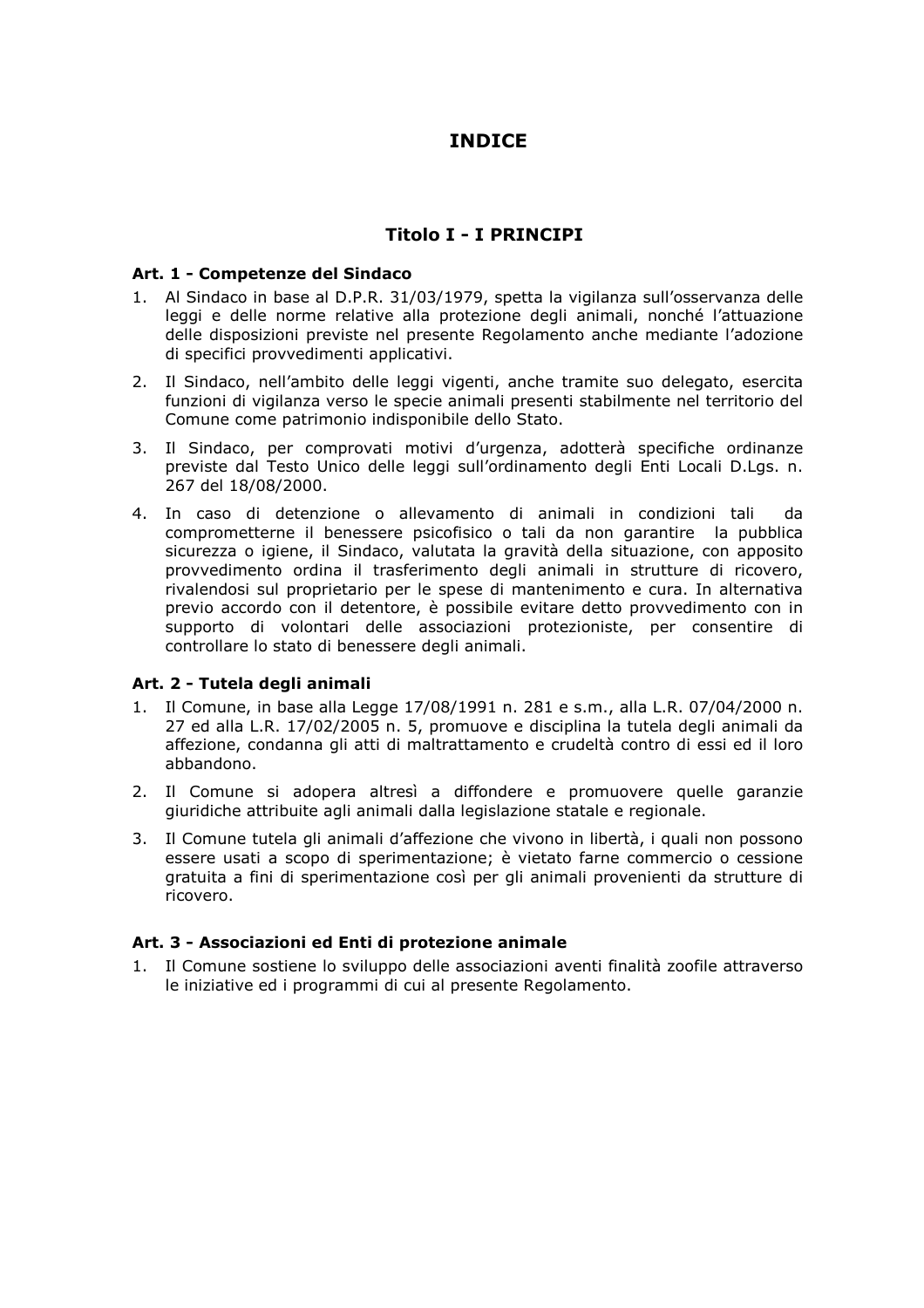# Titolo II - DEFINIZIONI ED AMBITO DI APPLICAZIONE

# Art. 4 - Definizioni

- 1. La definizione generica di "animale", quando non diversamente specificata nel presente Regolamento, si applica a tutte le tipologie e razze di animali da affezione di cui alla Legge 14/08/1991 n. 281 "Legge guadro in materia di animali da affezione e prevenzione del randagismo" e di cui al D.P.C.M. 28/02/2003 "Recepimento dell'accordo recante disposizioni in materia di benessere degli animali da compagnia e pet-therapy", e a tutte le specie di vertebrati ed invertebrati detenuti a qualsiasi titolo in stato di libertà o semilibertà.
- 2. La definizione generica di "animale" si applica inoltre, nell'interesse della comunità locale, nazionale e internazionale, a tutte le specie selvatiche di vertebrati ed invertebrati, fatte salve le specie il cui prelievo è comunque regolato dalle leggi vigenti in virtù della normativa nazionale e regionale, e quindi comprese nel patrimonio indisponibile dello Stato, come specificato dall'art. 826 del Codice Civile e dagli artt. 1 e 2 della Legge 11/02/1992 n. 157.

#### Art. 5 - Ambito di Applicazione

1. Le norme di cui al presente Regolamento riguardano tutte le specie animali che si trovano o dimorano, stabilmente o temporaneamente, nel territorio del Comune di San Martino in Rio.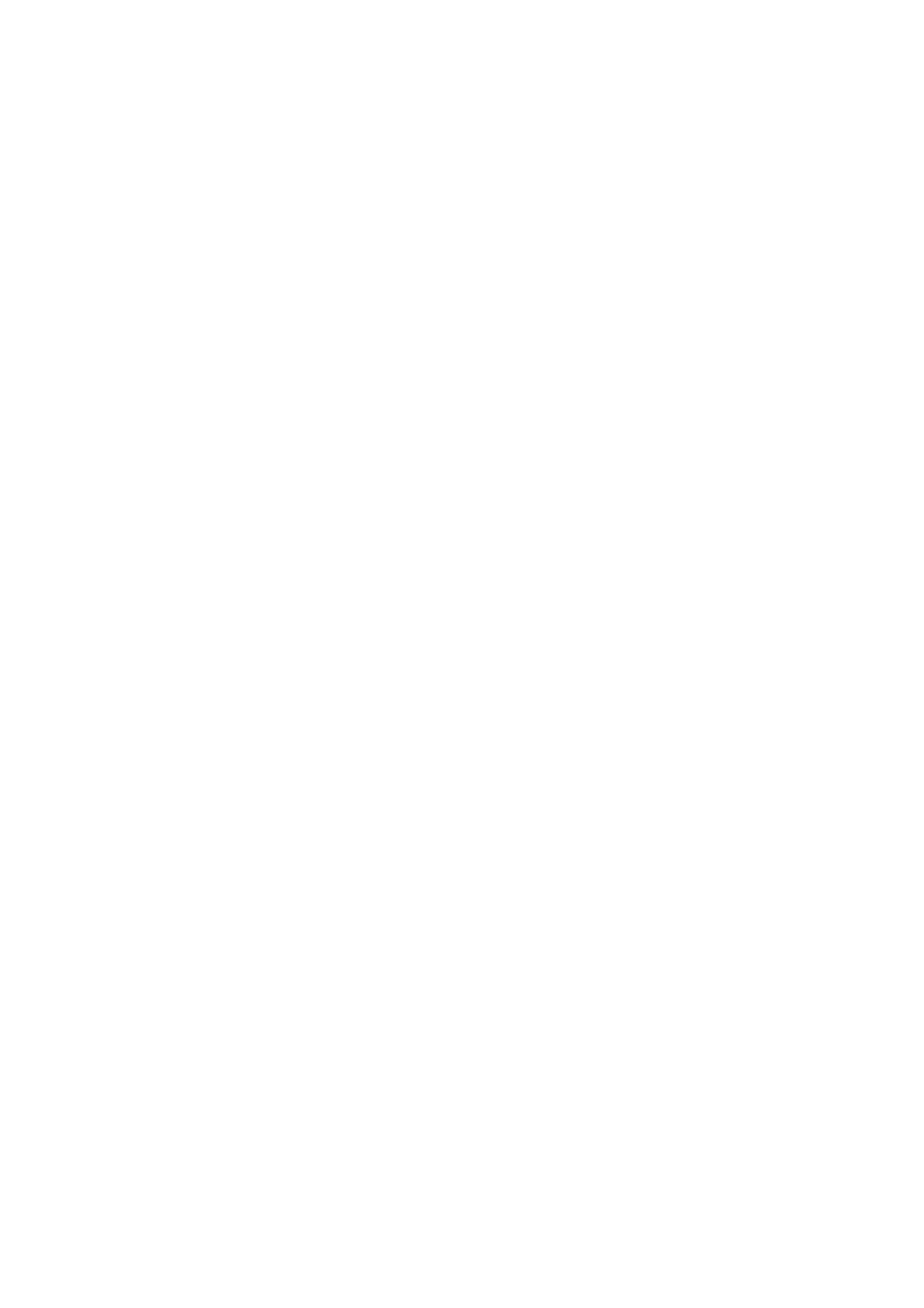# **Titolo III - DISPOSIZIONI GENERALI**

# Art. 6 - Detenzione di animali

- 1. Il proprietario, l'accompagnatore o il momentaneo detentore dell'animale è civilmente e penalmente responsabile di ogni azione dello stesso.
- 2. Chi detiene un animale dovrà averne cura e rispettare i diritti previsti dal presente regolamento e dalle leggi in vigore.
- 3. Gli animali di proprietà o detenuti a qualsiasi titolo dovranno essere fatti visitare da medici veterinari ogni qualvolta il loro stato di salute lo renda necessario e dovranno necessariamente essere esequite le cure prescritte nei tempi e nelle modalità utili ad un rapido miglioramento del loro stato di salute.
- 4. Gli animali, liberi o di proprietà, fatte salve le fattispecie regolamentate in modo diverso da apposite norme, possono essere soppressi esclusivamente da medici veterinari.
- 5. Chiungue detenga a qualsiasi titolo un animale è responsabile anche della sua riproduzione, nonché della custodia, salute e benessere della prole.
- 6. Chiunque detenga a qualsiasi titolo un animale, è tenuto ad adottare ogni precauzione per impedirne la fuga e garantire la tutela di terzi.

#### Art. 7 - Mancato benessere animale

- 1. E' vietato mettere in atto qualsiasi maltrattamento o comportamento lesivo nei confronti degli animali o che contrasti con le vigenti disposizioni.E' vietato mettere in atto comportamenti lesivi nei confronti di animali, come percuoterli o sottoporli ad eccessivi sforzi e fatiche ingiustificate per l'impiego, specie o età (violazione art. 544 ter c.p. come modificato L. n. 189 del 20/07/2004).
- 2. E' vietato tenere gli animali in spazi angusti e/o privi dell'acqua e del cibo necessario o sottoporli a rigori climatici tali da nuocere alla loro salute e tenerli in isolamento.
- 3. E' vietato detenere animali in terrazze o balconi per lunghi periodi di tempo, anche se di dimensioni proporzionate ai soggetti, o in spazi comunque non compatibili con il loro benessere psico-fisico e con le rispettive caratteristiche etologiche. Essi dovranno comunque essere attrezzati in modo tale che, nel periodo di ricovero, l'animale abbia a sua disposizione un riparo, cibo ed acqua da bere. E vietato altresì isolarli in cortili, rimesse, cantine o box in lamiera chiusi su quattro lati, o comunque segregarli in contenitori inadatti, anche se posti all'interno di edifici.
- 4. E' vietato separare i cuccioli di cani e gatti dalla madre prima dei 60 giorni di vita, salvo per necessità certificate dal medico veterinario curante.
- 5. E' vietato detenere animali in gabbia, ad eccezione di casi di trasporto e di ricovero per cure e di uccelli e piccoli roditori. Le gabbie da utilizzare devono avere un fondo rigido per evitare eventuali ferite alle zampe.
- 6. E' vietato l'addestramento finalizzato al combattimento tra animali. E' altresì vietato addestrare animali ricorrendo a violenze - anche mediante l'uso di strumenti cruenti, come collari elettrici, con punte, ecc. - percosse o costrizione fisica in ambienti inadatti (angusti o poveri di stimoli) che impediscono all'animale di manifestare i comportamenti tipici della specie.
- 7. E' vietato ricorrere all'addestramento di animali appartenenti a specie selvatiche, fatte salve le fattispecie regolamentate in modo diverso da apposite norme.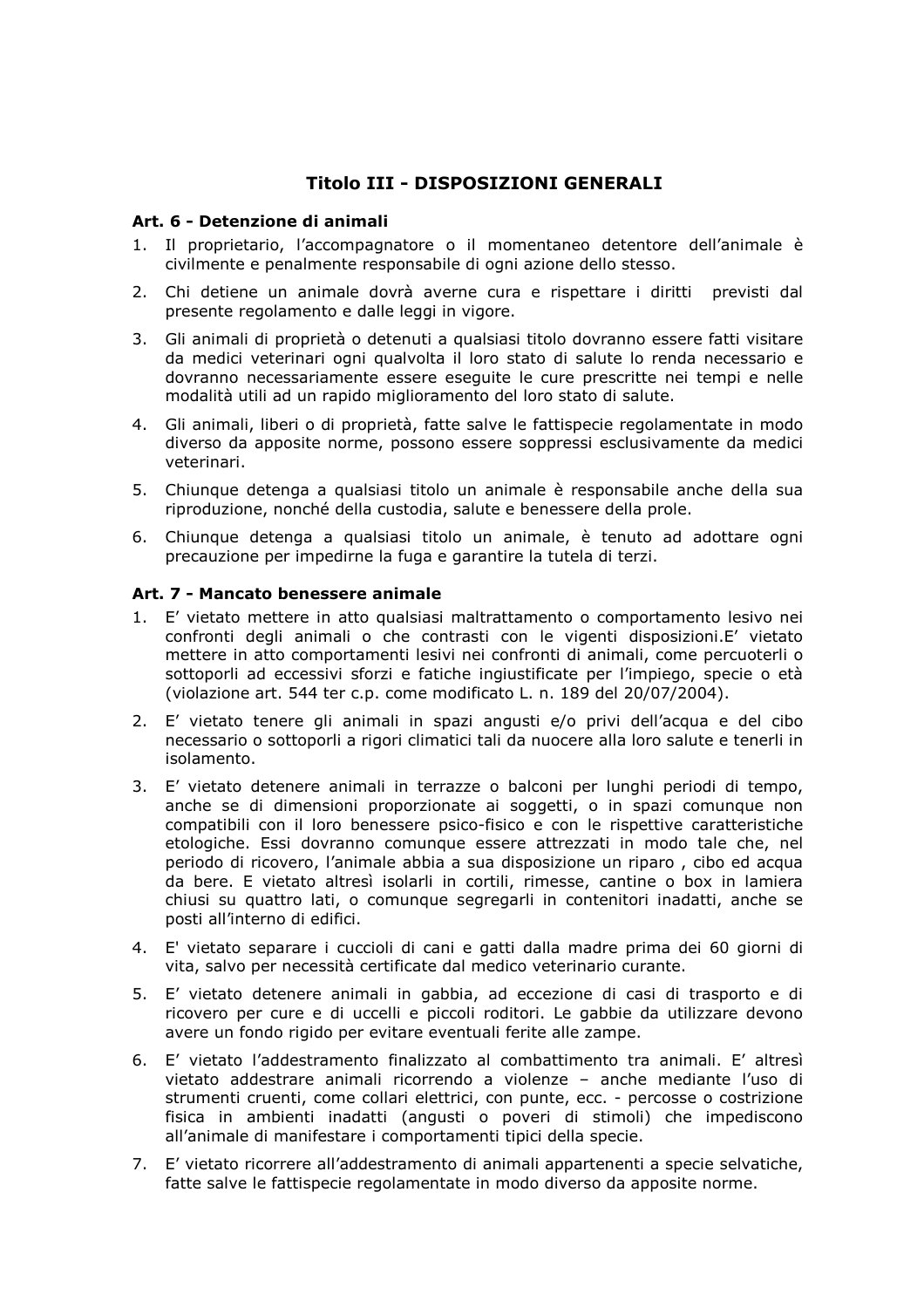- 8. Preso atto dell'art. 10 della Convenzione Europea per la protezione degli animali da compagnia del 13/11/1987, è vietato il taglio delle orecchie e la recisione delle corde vocali ai cani di razza e non, nonché l'asportazione delle unghie e dei denti ai gatti, considerando tali pratiche atti di maltrattamento perseguibili ai sensi del vigente codice penale. Tali divieti si estendono a tutte le specie di animali. E' altresì vietato il taglio della coda fatta eccezione per i cani appartenenti alle razze canine riconosciute alla F.C.I. con caudotomia prevista dallo standard ed eseguito da un medico veterinario entro la prima settimana di vita. A coloro che contravvengono alla presente disposizione verrà applicata la sanzione amministrativa di cui al presente Regolamento. Nel caso si tratti di Medici Veterinari, si provvederà inoltre alla segnalazione al competente Ordine Provinciale.
- 9. E' vietato utilizzare animali per il pubblico divertimento in contrasto con la normativa vigente, ed in particolare a scopo di scommesse e/o combattimenti. I veterinari sono tenuti a segnalare al Servizio Veterinario dell'Azienda USL i casi di animali che presentino ferite da combattimento.
- 10. E' vietata su tutto il territorio comunale la vendita di animali colorati artificialmente ad esclusione dei volatili da competizione non destinati alla alimentazione dell'uomo (ad es. canarini di colore).
- 11. E' vietato trasportare o detenere animali, per qualsiasi periodo di tempo, all'interno dei bagagliai delle auto chiusi a ripostiglio su tutti i lati. E' altresì vietato lasciare gli animali di ogni specie chiusi in qualsiasi veicolo e/o rimorchio o altro mezzo di contenzione al sole dal mese di aprile al mese di ottobre compreso di ogni anno. E' vietato lasciare soli animali chiusi in autovetture o rimorchi, anche se all'ombra e con i finestrini aperti se non per periodi molto brevi.
- 12. E' vietato trasportare animali in condizioni e con mezzi tali da procurare loro sofferenza, ferite o danni fisici anche temporanei; gli appositi contenitori dovranno consentire la stazione eretta, ovvero la possibilità di sdraiarsi e rigirarsi.
- 13. E' vietata l'applicazione su qualsiasi animale di misure costrittive e/o accorgimenti innaturali, anche in occasione di gare, competizioni, corse o qualsiasi iniziativa in cui vengano utilizzati animali.
- 14. E' vietato esporre gli animali in luoghi chiusi a suoni, rumori o musiche ad un livello tale da essere considerato nocivo.
- 15. E' vietato qualsiasi intervento chirurgico sugli animali a fini esclusivamente estetici.
- 16. E' vietato l'uso di animali vivi per alimentare altri animali, ad esclusione di quelli per cui non sia possibile altro tipo di alimentazione scientificamente comprovata; è comunque sempre vietata l'esposizione al pubblico di tale alimentazione.
- 17. E' vietata la detenzione, e l'uso di colle per la cattura di animali (mammiferi, rettili, anfibi, uccelli) ad esclusione dell'utilizzo per le operazioni di derattizzazione (rif. art.8).
- 18. E' fatto divieto di detenere animali a chiungue sia stato riconosciuto colpevole di reato di maltrattamento e crudeltà nei confronti di animali.

#### Art. 8 - Cattura, detenzione e commercio di fauna selvatica autoctona

1. E' fatto divieto sul territorio comunale di molestare, catturare, detenere e commerciare le specie appartenenti alla fauna selvatica autoctona, fatto salvo quanto stabilito dalle leggi vigenti, dalle norme sanitarie e da autorizzati piani di intervento a tutela della salute pubblica che disciplinano l'esercizio della caccia e della pesca.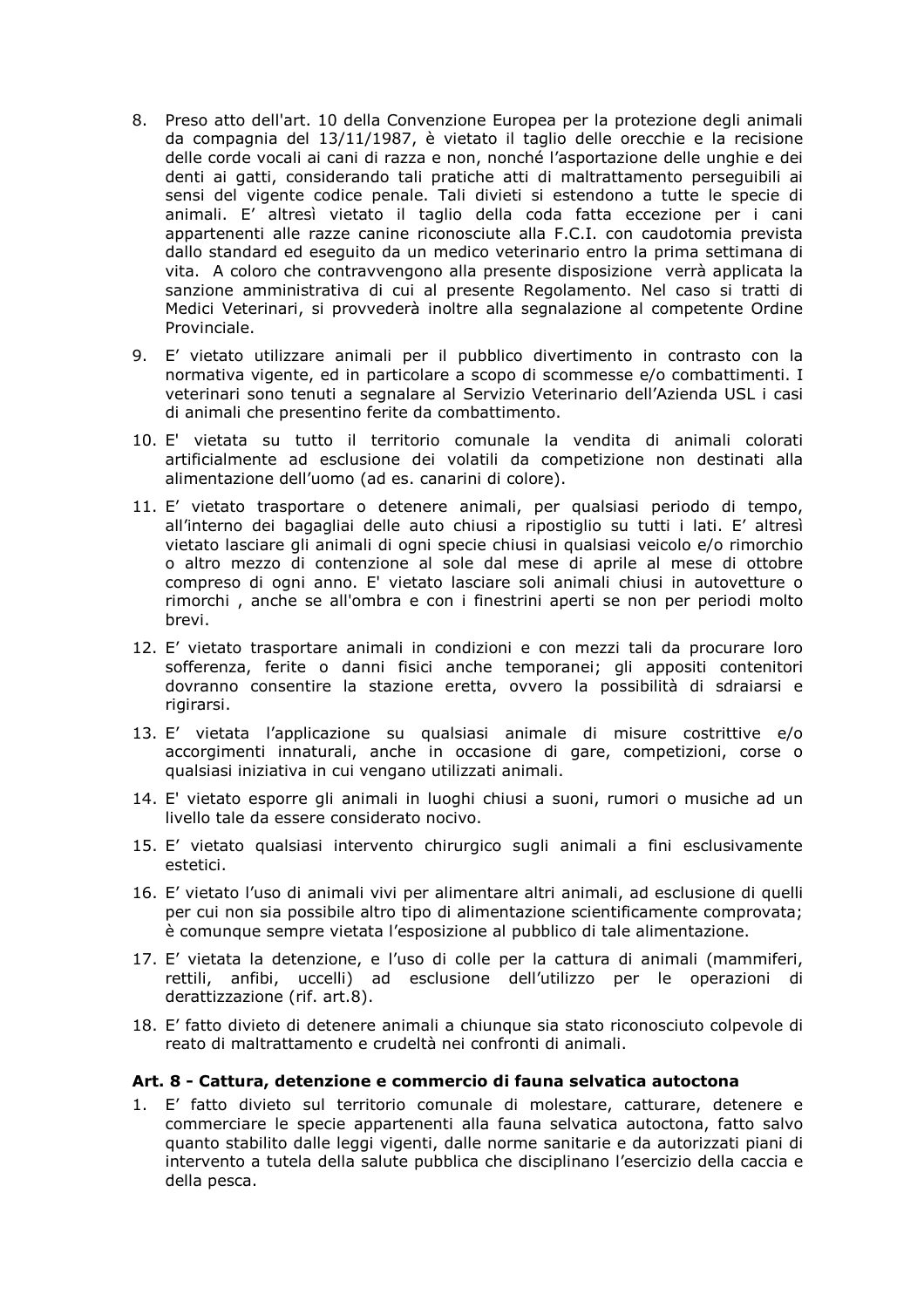- 2. In particolare sono sottoposte a speciale tutela sul territorio comunale, per la loro progressiva rarefazione, tutte le specie di Anfibi e Rettili ad esclusione delle rane di interesse alimentare (rane verdi), sia che si tratti di individui adulti che di uova o larve ed i microhabitat specifici a cui esse risultano legate per la sopravvivenza; in particolare sono quindi protette le zone umide riproduttive degli anfibi, in tutte le loro forme e tipologie.
- 3. Per quanto riguarda la generalità degli animali selvatici, vengono evidenziate le consequenze negative per la loro salute ed il loro benessere derivanti dal loro acquisto e/o inserimento come animali da compagnia.

# Art. 9 - Abbandono e ritrovamento di animali

- 1. E' severamente vietato abbandonare qualsiasi tipo di animale, sia domestico che selvatico, di cui si sia in possesso, sia esso appartenente alla fauna selvatica autoctona o esotica, in qualunque parte del territorio comunale.
- 2. Ai sensi dell'art. 12 della L.R. n. 27/2000, la mancata comunicazione al comune nei casi di rinuncia di proprietà e la mancanza palese di custodia degli animali posseduti sono equiparati all'abbandono. All'abbandono si applica pertanto quanto previsto dal legislatore regionale, fatte salve eventuali responsabilità penali a carico del trasgressore.
- 3. E' fatta salva la liberazione in ambienti adatti di individui appartenenti alle specie di fauna selvatica autoctona provenienti da Centri di Recupero autorizzati ai sensi delle leggi vigenti.
- 4. In caso di ritrovamento di animali abbandonati o di smarrimento/sottrazione di animali propri è fatto obbligo di provvedere immediatamente e comunque non oltre 3 giorni alla segnalazione presso gli uffici comunali (ufficio relazioni con il pubblico, ufficio anagrafe canina e polizia municipale) e per i cani anche presso il canile convenzionato con il comune.
- 5. Il mancato ritiro, da parte dei proprietari, degli animali ritrovati, è equiparato all'abbandono. All'abbandono si applica pertanto quanto previsto dal legislatore regionale, fatte salve eventuali responsabilità penali a carico del trasgressore.

#### Art. 10 - Avvelenamento di animali

- 1. E' severamente proibito a chiungue spargere o depositare in qualsiasi modo e sotto qualsiasi forma, su tutto il territorio comunale, alimenti contaminati da sostanze velenose in luoghi ai quali possano accedere animali, escludendo le operazioni di derattizzazione, disinfestazione e diserbo, che devono essere esequite con modalità tali da non interessare e nuocere in alcun modo ad altre specie animali e comunque nel rispetto della normativa vigente.
- 2. I medici veterinari, privati o operanti all'interno dell'Azienda Sanitaria Locale, sono tenuti a segnalare al Comune tutti i casi di avvelenamento di animali di cui vengano a conoscenza. In detta segnalazione dovranno essere indicate tutte le informazioni disponibili, compreso il tipo di tossico usato, se accertato, e la zona in cui gli avvelenamenti si sono verificati.
- 3. Qualora si verificassero casi di avvelenamento nelle aree extraurbane o nelle zone destinate a ripopolamento e cattura o agro-silvo-pastorali, il Sindaco, ai fini della tutela della salute pubblica e dell'ambiente, potrà emanare provvedimenti di limitazione dell'attività venatoria e/o delle altre attività ad essa collegate, sentiti i competenti Uffici dell'Amministrazione Provinciale. Il sindaco, con propria ordinanza, prescrive le modalità di bonifica del terreno e/o del luogo interessato, che dovrà essere segnalato con apposita cartellonistica.

#### Art. 11 - Accesso degli animali sui servizi di trasporto pubblico

1. E' consentito l'accesso degli animali di affezione su tutti i mezzi di trasporto pubblico operanti nel Comune di San Martino in Rio secondo le modalità e i limiti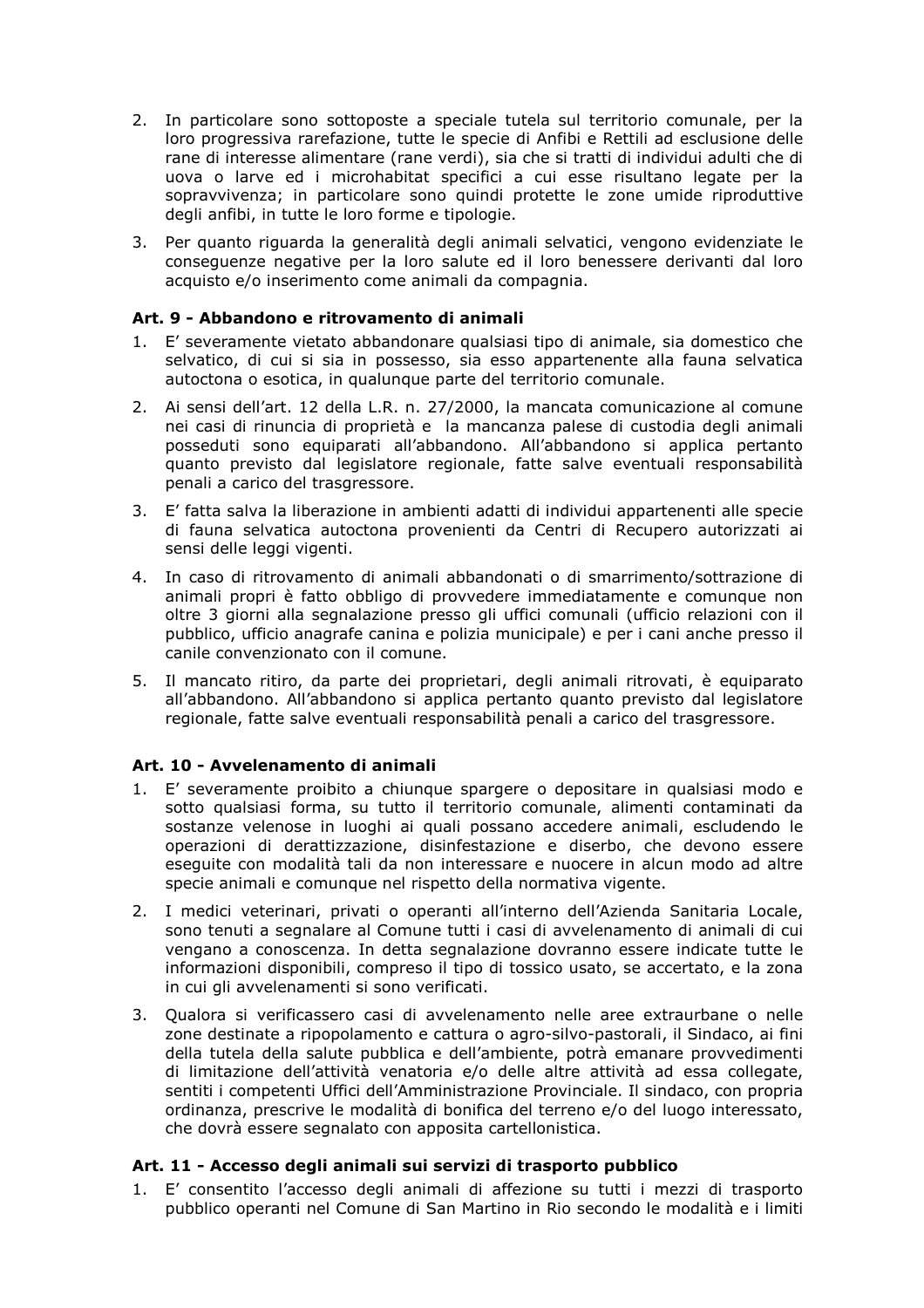previsti dal seguente articolo ed i regolamenti delle aziende di trasporto pubblico, nel rispetto delle vigenti norme di legge e di eventuali condizioni previste del gestore del servizio. Gli animali dovranno in ogni caso essere accompagnati dal proprietario o detentore a qualsiasi titolo.

- 2. Per i cani sui mezzi di trasporto è obbligatorio l'uso del quinzaglio e della museruola, per i gatti l'uso del trasportino.
- 3. Il proprietario e/o il momentaneo detentore che accompagna l'animale sotto la propria responsabilità sarà tenuto al risarcimento dei danni causati alle cose o a terzi.
- 4. Il proprietario e/o il detentore a qualsiasi titolo che conduce animali sui mezzi di trasporto pubblici dovrà avere cura che gli stessi non sporchino o creino danno alcuno agli altri passeggeri o alla vettura. Chi accompagna l'animale è tenuto a salire sulla vettura munito di apposito materiale atto alla raccolta delle eventuali deiezioni.
- 5. Sono sempre ammessi i cani di qualsiasi taglia che accompagnano le persone non vedenti.
- 6. Nel caso specifico del trasporto pubblico su taxi, i conducenti degli stessi hanno la facoltà di trasportare animali purchè i relativi mezzi siano idonei all'uso, secondo quanto previsto dal nuovo Codice della Strada approvato con D.Lqs n. 285 del 30/04/1992 e s.m.i.

# Art. 12 - Divieto di accattonaggio con animali

- 1. Sono vietati la detenzione e/o l'utilizzo di animali di qualsiasi specie ed età per la pratica dell'accattonaggio.
- 2. Oltre alla sanzione amministrativa prevista dal presente Regolamento, se ricorrono le condizioni di maltrattamento accertate da un medico veterinario, i proprietari degli animali di cui al comma primo saranno sottoposti alla sanzione accessoria della confisca dell'animale, secondo le modalità previste dalla Legge n. 689/1981. Sono comunque fatte salve le violazioni previste in materia dal Codice Penale.

### Art. 13 - Divieto di offrire animali in premio, vincita, oppure omaggio

- 1. E' fatto assoluto divieto, su tutto il territorio comunale, di utilizzare o offrire animali di qualsiasi specie, sia cuccioli che adulti, in premio o vincita di giochi, oppure in omaggio, a qualsiasi titolo, durante fiere, sagre, lotterie, luna park e manifestazioni simili.
- 2. E' altresì vietato offrire in omaggio animali di qualsiasi specie ed età a fini commerciali o imprenditoriali.
- Nei confronti dei soggetti che contravvengono alle disposizioni di cui al comma 3. 1), viene disposta la chiusura o la sospensione immediata dell'attività per l'intera giornata, oltre all'applicazione della sanzione amministrativa di cui al presente regolamento.

Art. 14 - Obblighi degli allevatori o possessori di animali a scopo di commercio e per i responsabili delle pensioni di animali da compagnia. Esposizione di animali negli esercizi commerciali

1. Il commerciante, allevatore, proprietario e/o responsabile della pensione di animali da compagnia deve adempiere alle indicazioni previste per una gestione e detenzione corretta nel commercio e nell'allevamento (modalità, rispetto delle caratteristiche etologiche, delle esigenze nutrizionali, ambientali e sanitarie) contenute nella delibera della Giunta Regionale n. 394/2006 relativa alle "Indicazioni tecniche in attuazione alla L.R. n. 5/2005 relativa alla tutela del benessere degli animali".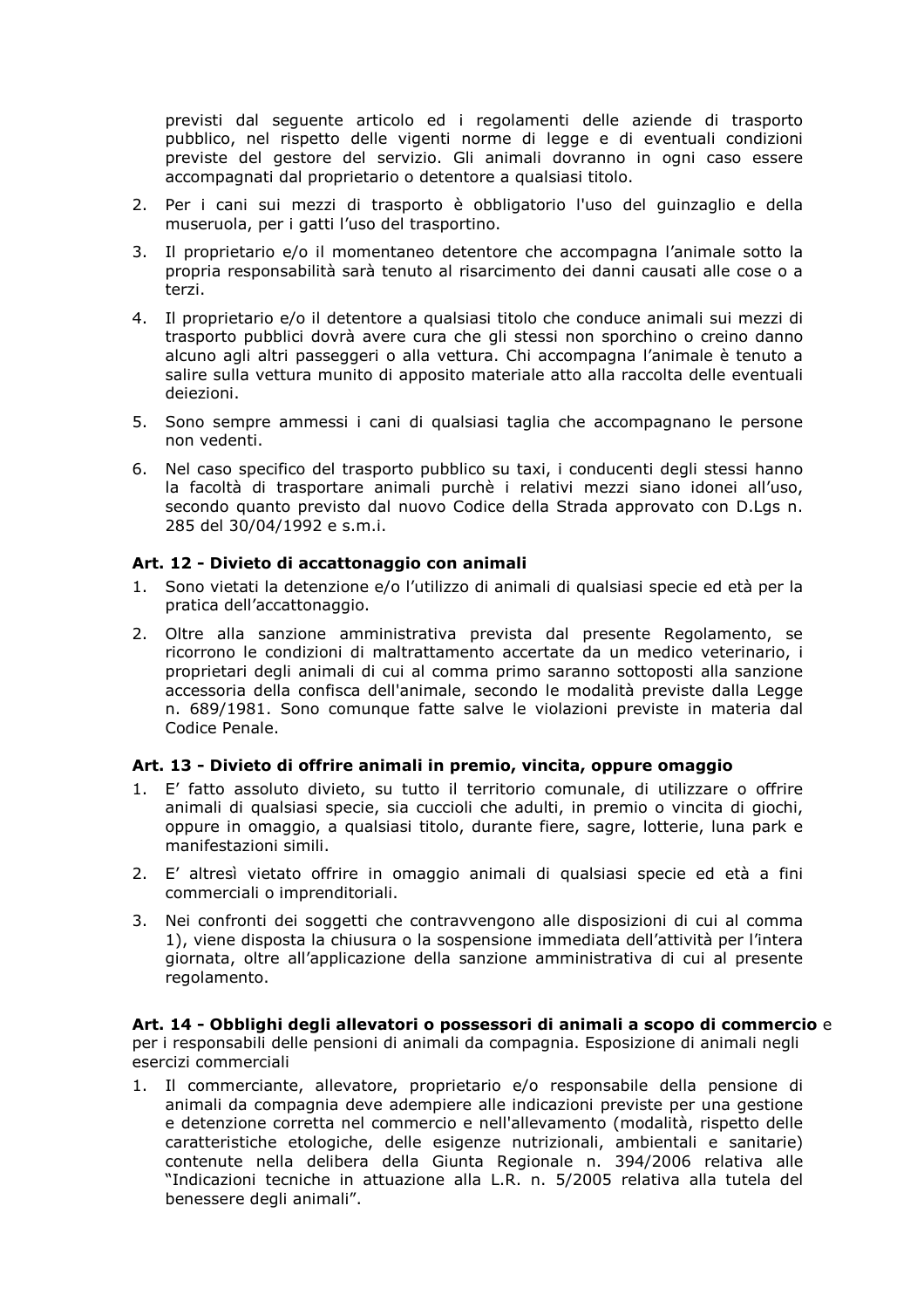- 2. E' fatto divieto agli esercizi commerciali non indicati per il commercio di animali di esporre animali in vetrina.
- 3. E' altresì vietato a tutti gli esercizi commerciali, non indicati per il commercio di animali, utilizzare nei locali e/o all'esterno del punto vendita in cui si svolge l'attività, animali di qualsiasi specie finalizzati a richiamare il pubblico.
- 4. Gli animali in esposizione nell'esercizio commerciale dovranno essere sempre riparati dal sole e provvisti di acqua e cibo.
- 5. E' fatto divieto di vendita ambulante ed occasionale di animali.

#### Art. 15 - Manifestazioni promosse da Associazioni aventi finalità zoofile, di volontariato o di promozione sociale ed Enti Cinofili

- 1. Le Associazioni aventi finalità zoofile, di volontariato o di promozione sociale e gli Enti cinofili possono promuovere, anche a scopo di adozione di animali già ospiti delle strutture di ricovero, manifestazioni nei cui programmi siano previste esibizioni di animali da compagnia coinvolti in giochi, in dimostrazione di agilità, capacità di apprendimento o di simpatia sensibilizzando i cittadini al problema dell'abbandono degli animali.
- 2. Le Associazioni aventi finalità zoofile, di volontariato o di promozione sociale e gli Enti cinofili possono altresì organizzare mostre o esposizioni di bellezza o competizioni di cani di età superiore ai 4 mesi e con copertura vaccinale per le malattie individuate dal Servizio Veterinario dell'Azienda USL competente per territorio.
- 2 bis Sono ammesse anche le competizioni di equidi, purchè in accordo con le Associazioni di settore.
- Per lo svolgimento delle manifestazioni di cui al presente articolo è consentito  $3<sub>1</sub>$ l'uso di gabbie o strumenti similari, limitatamente al trasporto degli animali sul luogo dell'iniziativa ovvero per garantire la momentanea sicurezza dell'animale stesso e sempre che lo stesso sia ivi trattenuto per un breve lasso di tempo.
- 4. Gli animali dovranno essere esposti in box di sufficiente ampiezza, per consentire agli stessi di muoversi secondo le proprie caratteristiche etologiche.
- 5. Durante le manifestazioni dovrà essere garantita dall'organizzatore la presenza di un medico veterinario.
- 6. Per lo svolgimento delle manifestazioni previste dal presente articolo, l'Associazione o l'Ente promotore dovrà presentare al Comune, apposita istanza di autorizzazione.
- 7. Spetta al Servizio di Sanità Pubblica Veterinaria dell'Azienda USL di Reggio Emilia l'espressione del parere sulla idoneità delle strutture e delle attrezzature utilizzate per la manifestazione, nonché l'indicazione delle norme sanitarie che dovranno essere vincolanti per la partecipazione degli animali alle diverse manifestazioni.

#### Art. 16 - Spettacoli, competizioni, esibizioni, gare e intrattenimenti con l'utilizzo di animali

- 1. E' fatto divieto, salvo quanto disposto dai commi successivi, utilizzare a scopo di spettacolo o intrattenimento qualsiasi specie animale durante feste, sagre o festeggiamenti, ad eccezione dei casi previsti dall'art. 15, delle manifestazioni zootecniche e dei concorsi ippici.
- 2. E' altresì vietato l'impiego di qualsiasi specie animale per iniziative pubblicitarie o dimostrative, sia che avvengano mediante esposizione o mediante sfilata, sulle pubbliche strade, vie o piazze comunali.
- 3. E' vietato nel territorio comunale l'utilizzo di qualsiasi specie di animale esotico.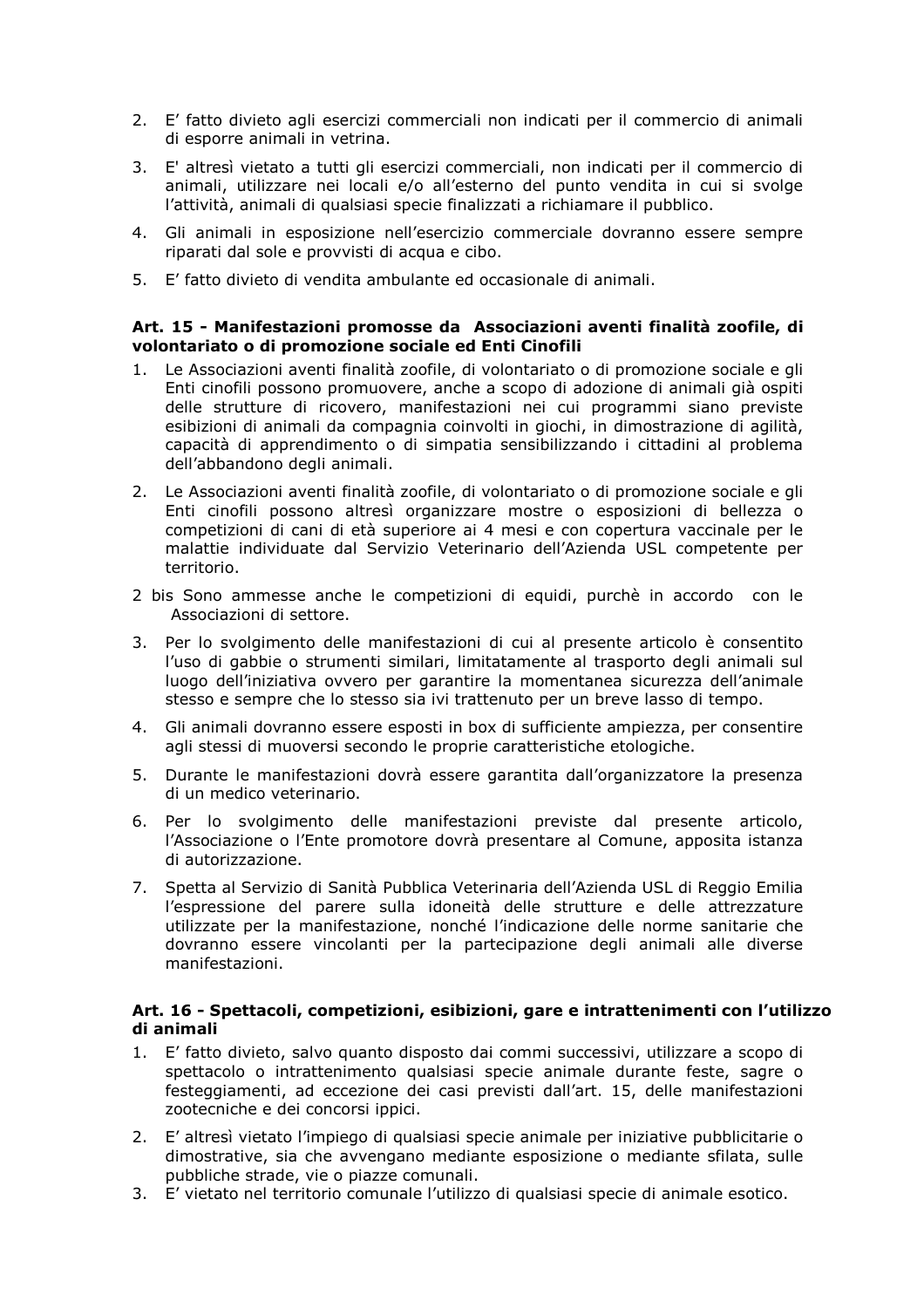- 4. Qualsiasi forma di spettacolo o di intrattenimento pubblico o privato previsto dalle leggi vigenti, effettuato a scopo di lucro, che contempli in maniera totale oppure parziale l'utilizzo di animali, sia appartenenti a specie domestiche che selvatiche, è soggetta alle autorizzazioni comunali temporanee, sia commerciale che sanitaria, nonché all'eventuale parere, ove richiesto, della Commissione Comunale di Pubblico Spettacolo.
- 5. Il titolare/rappresentante dovrà allegare alle richieste di autorizzazione, oltre all'elenco degli animali che intende esporre o utilizzare durante lo spettacolo, un'autodichiarazione di non avere carichi penali pendenti e di non essere stato riconosciuto colpevole del reato di maltrattamento e crudeltà nei confronti di animali; l'eventuale condanna sarà motivo di diniego delle autorizzazioni.
- 6. Per gli animali domestici della specie canina e felina si applicano le disposizioni contenute nei commi 2, 3, 4 e 5 dell'art. 15.
- 7. Gli animali utilizzati durante gli intrattenimenti dovranno essere coperti da apposita polizza assicurativa RCT (responsabilità civile verso terzi), che dovrà essere esibita al momento del ritiro dell'autorizzazione sanitaria temporanea. La mancata presentazione è motivo di non concessione dell'autorizzazione.
- 8. La verifica sull'osservanza dei criteri di propria competenza sarà effettuata dal Servizio Veterinario dell'AUSL e dagli organi di vigilanza preposti almeno 24 ore prima dell'inizio dello spettacolo o intrattenimento. Il Servizio Veterinario dovrà esprimere il necessario parere al conseguente rilascio dell'autorizzazione. Tale verifica potrà essere effettuata durante tutto il periodo di permanenza sul territorio comunale, ovvero prima e durante lo svolgimento degli spettacoli.
- 9. Nei confronti dei soggetti che contravvengono alle disposizioni di cui ai commi da 1 a 4 del presente articolo, verrà disposta la revoca dell'autorizzazione sanitaria, nonché qualora ne sussistono i requisiti con Ordinanza contingibile da emanarsi ai sensi dell'art. 50, comma 5 del D.Lgs. n. 267/2000 previa richiesta dell'Organo di vigilanza, verrà disposta la chiusura o la sospensione immediata dell'attività per l'intera giornata oltre all'applicazione della sanzione amministrativa di cui al presente Regolamento. L'attività potrà essere ripresa solo dopo aver ottemperato alle disposizioni prescritte, previa verifica da parte del Servizio Veterinario dell'A USL che formulerà parere necessario al rilascio di una nuova autorizzazione sanitaria temporanea.
- 10. Le domande che perverranno all'Amministrazione Comunale relative ad autorizzazioni o permessi per spettacoli, intrattenimenti, competizioni, esibizioni, gare e mostre mercato con utilizzo di animali, dovranno acquisire il parere preventivo del Servizio Veterinario dell'AUSL. Il rilascio di patrocinio è sempre subordinato all'adozione dell'autorizzazione sanitaria temporanea.
- 11. Lo svolgimento dell'attività circense e/o delle mostre itineranti, è consentito nel rispetto dei requisiti e delle disposizioni previste dalla L.R. n. 5/2005 nonché dalla Delibera di Giunta Regionale n. 647/2007.
- 12. Il soggetto interessato dovrà esibire al Servizio Veterinario dell'AUSL, prima del rilascio dell'autorizzazione sanitaria, oltre al registro CITES di cui al D.M. 08/01/2002, anche il registro di carico e scarico di tutti gli esemplari non CITES, che devono essere individualmente riconoscibili.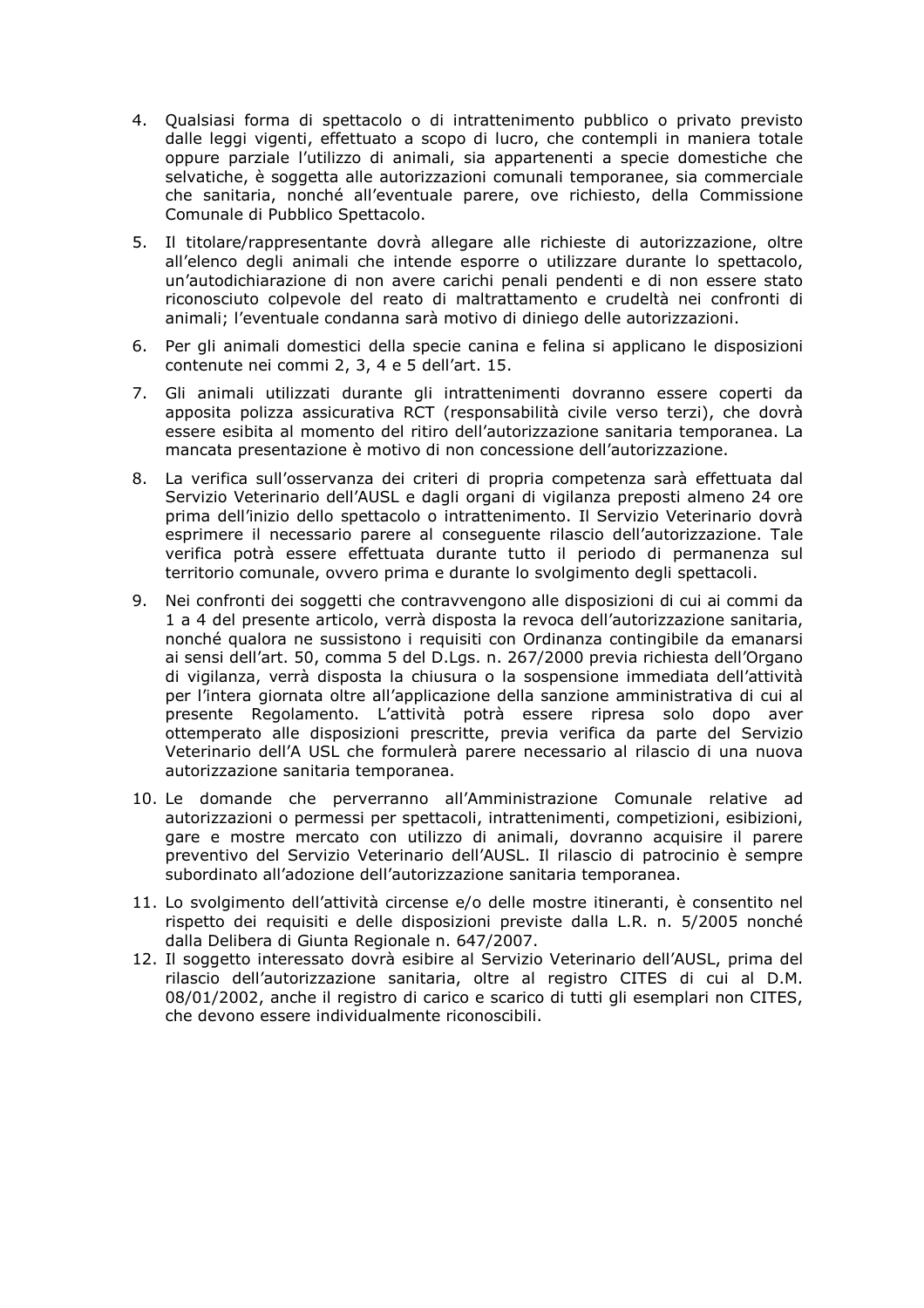# **Titolo IV - CANI**

# Art. 17 - Attività motoria e rapporti sociali

- 1. Chi detiene un cane dovrà provvedere a consentirgli, ogni giorno, l'opportuna attività motoria attraverso regolari uscite giornaliere ma evitando di sottoporre il cane a sforzi eccessivi e prolungati.
- 2. E' vietato condurre cani con l'ausilio di mezzi motorizzati.
- 3. Ai cani detenuti in luoghi isolati o presso case disabitate deve essere comunque assicurato un rapporto quotidiano con il proprietario o altra persona da lui incaricata.

# Art. 18 - Detenzione dei cani

- 1. I cani di proprietà/possesso che circolano nelle vie ed in altri luoghi aperti frequentati dal pubblico, nonché nei luoghi in comune degli edifici in condominio, devono essere condotti con quinzaglio di misura non superiore a mt 1,50.
- 2. Il proprietario e/o conduttore dovrà portare con sé una museruola rigida o morbida da applicare al cane in caso di rischio per l'incolumità di persone o animali o su richiesta della Autorità competenti, salvo i casi di cui al successivo comma 4.
- 3. Nelle aree appositamente attrezzate (aree di sgambamento) i cani possono essere condotti senza quinzaglio e senza museruola sotto la responsabilità del proprietario e/o detentore.
- 4. I cani la cui indole aggressiva è certificata dall'ASL di competenza vanno comunque condotti con guinzaglio e museruola.
- 5. Sarà cura del proprietario e/o conduttore non far accedere il proprio cane, se aggressivo, nello sgambamento guando sono presenti altri cani.
- 6. I cani possono essere tenuti senza guinzaglio e senza museruola entro i limiti dei luoghi privati purchè non aperti al pubblico e purchè detti luoghi siano opportunamente recintati, in modo da impedire eventuali aggressioni a soggetti esterni alla proprietà e non consentire agli animali di uscire o sporgere sul luogo pubblico.
- 7. L'obbligo del guinzaglio e della museruola viene meno quando trattasi di cani usati e utilizzati durante la caccia, quando sono utilizzati dalle Forze dell'ordine o dalle Forze Armate, oltre che per il salvataggio in acqua, in emergenza per calamità naturali e quelli che partecipano a programmi di pet-therapy.
- 8. Temporanei esoneri possono essere concessi dall'obbligo della museruola per i cani con particolari condizioni fisiologiche o patologiche, su certificazione veterinaria che indichi il periodo di tale esenzione, che dovrà essere esibita a richiesta degli Organi di controllo. Tali cani sono comunque condotti sotto la responsabilità del proprietario e/o del detentore che adotterà gli accorgimenti necessari.
- 9. Ove sia custodito almeno un cane, è fatto obbligo a chiunque detenga l'animale a qualsiasi titolo, di segnalarne la presenza attraverso appositi cartelli ben visibili e collocati al limite esterno della proprietà in prossimità dell'ingresso

# Art. 19 - Caratteristiche e dimensioni dei recinti o box

1. I cani devono essere tenuti in strutture idonee dal punto di vista igienicosanitario, atte a garantire un'adeguata contenzione degli animali e a soddisfare le esigenze psico-fisiche degli stessi..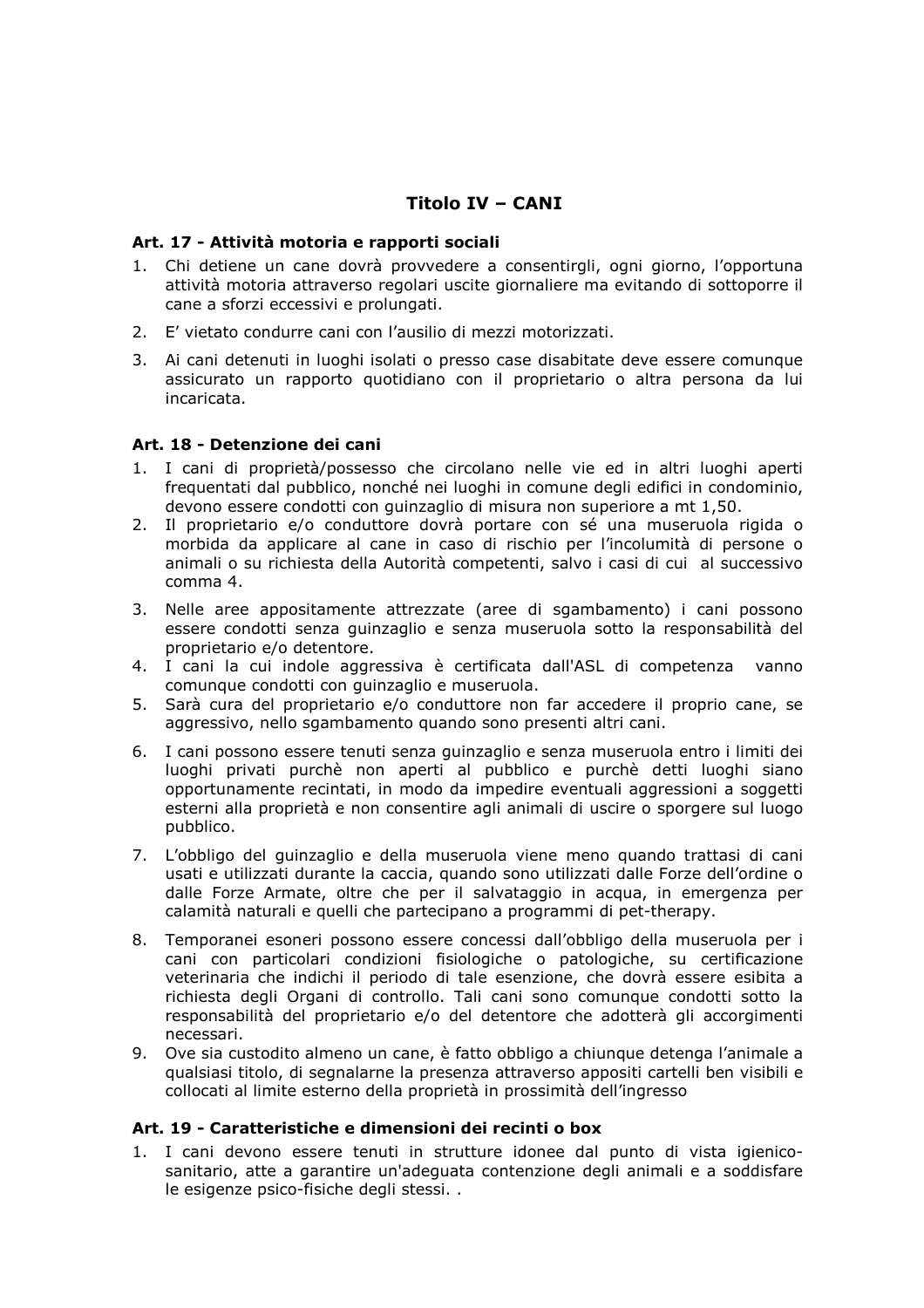- 2. E' consentito detenere i cani ad una catena a tenuta fissa di almeno 6 metri, fissata a terra o a non più di un metro da terra o preferibilmente a scorrere su di un cavo aereo della lunghezza di almeno 5 metri e di altezza massima di 2 metri dal terreno; la catena dovrà essere munita di due moschettoni rotanti alle estremità. La lunghezza della catena dovrà in ogni caso sempre permettere al cane di raggiungere il riparo nonché le ciotole dell'acqua e del cibo.
- 3. Il cane dovrà essere liberato dalla catena almeno una volta al giorno per consentire un'opportuna attività motoria.
- 4. I ripari per i cani tenuti alla catena dovranno avere le caratteristiche descritte nel successivo comma 6.
- 5. Il recinto in cui ospitare il cane, compatibilmente con lo spazio a disposizione. deve avere la superficie adequata alla mole dell'animale e comunque -- non inferiore ai 9 mq di cui 1/3 coperto, chiuso su due lati e con cuccia, fatta salva la possibilità di mantenere misure inferiori esclusivamente per cani di piccola taglia; secondo le seguenti classi di peso: da 10 a 30 kg di peso 9 mg; oltre i 30 kg di peso 15 mq;
- 6. In questo caso è facoltà dell'organo di vigilanza valutare il corretto rapporto tra spazio disponibile e benessere dell'animale occupante. Ogni cane in più comporterà un aumento minimo di superficie di i 5 mg, escluse le cucciolate. Il cane dovrà uscire dal recinto almeno una volta al giorno per consentire un'opportuna attività motoria.
- 7. L'altezza e le caratteristiche costruttive del recinto devono essere tali da impedire la fuga del cane e da garantire la tutela di terzi da eventuali aggressioni. I recinti devono essere valutati in relazione alla tipologia del cane custodito (taglia, attitudine, età, ecc.) e, per cani di grande taglia devono avere un'altezza di almeno mt. 2 (due), devono essere ancorati a terra e con eventuale recinzione aggiuntiva di almeno cm 30, inclinata verso l'interno di 45°, per impedire lo scavalcamento.
- 8. I recinti devono essere parzialmente ombreggiati, provvisti di una pavimentazione, almeno in parte, in materiale non assorbibile (es. piastrelle, cemento) antisdrucciolo; avere un'inclinazione per il drenaggio. Non devono esservi ristagni di acqua, le feci e le urine devono essere asportate quotidianamente.
- 9. I recinti devono essere dotati di cucce da collocare nella parte più coperta e riparata; dovranno essere di materiale facilmente lavabile e disinfettabile, adequate alle dimensioni dell'animale, sufficientemente coibentate e con il tetto impermeabilizzato. Dovranno essere rialzate da terra e collocate sotto un'adeguata tettoia idonea a proteggere gli animali dalle intemperie invernali e dalle calure estive.
- 10. I cani custoditi nei recinti non dovranno mai essere mantenuti ad una continua esposizione solare, ovvero in ambienti che possono risultare nocivi per la loro salute e devono essere protetti da illuminazione forzata e da eccessivi rumori.
- 11. Ai proprietari dei cani che non ottemperano alle norme del presente articolo oltre alla contestazione di eventuali illeciti, il Servizio Veterinario dell'AUSL, impartirà le prescrizioni di adequamento disponendo i tempi di esecuzione al fine di garantire un rapido raggiungimento delle condizioni di una corretta detenzione finalizzata al benessere degli animali.
- 12. La valutazione del box, metratura, copertura, cucce, ombreggiamento, sua collocazione e sua gestione (pulizia e garanzia dell'attività motoria all'animale) è fondamentale per la valutazione del benessere psicofisico e comportamentale dell'animale e comunque è vietato isolare lo stesso in un angolo del giardino, senza consentirgli alcun contatto sociale (altri cani o persone).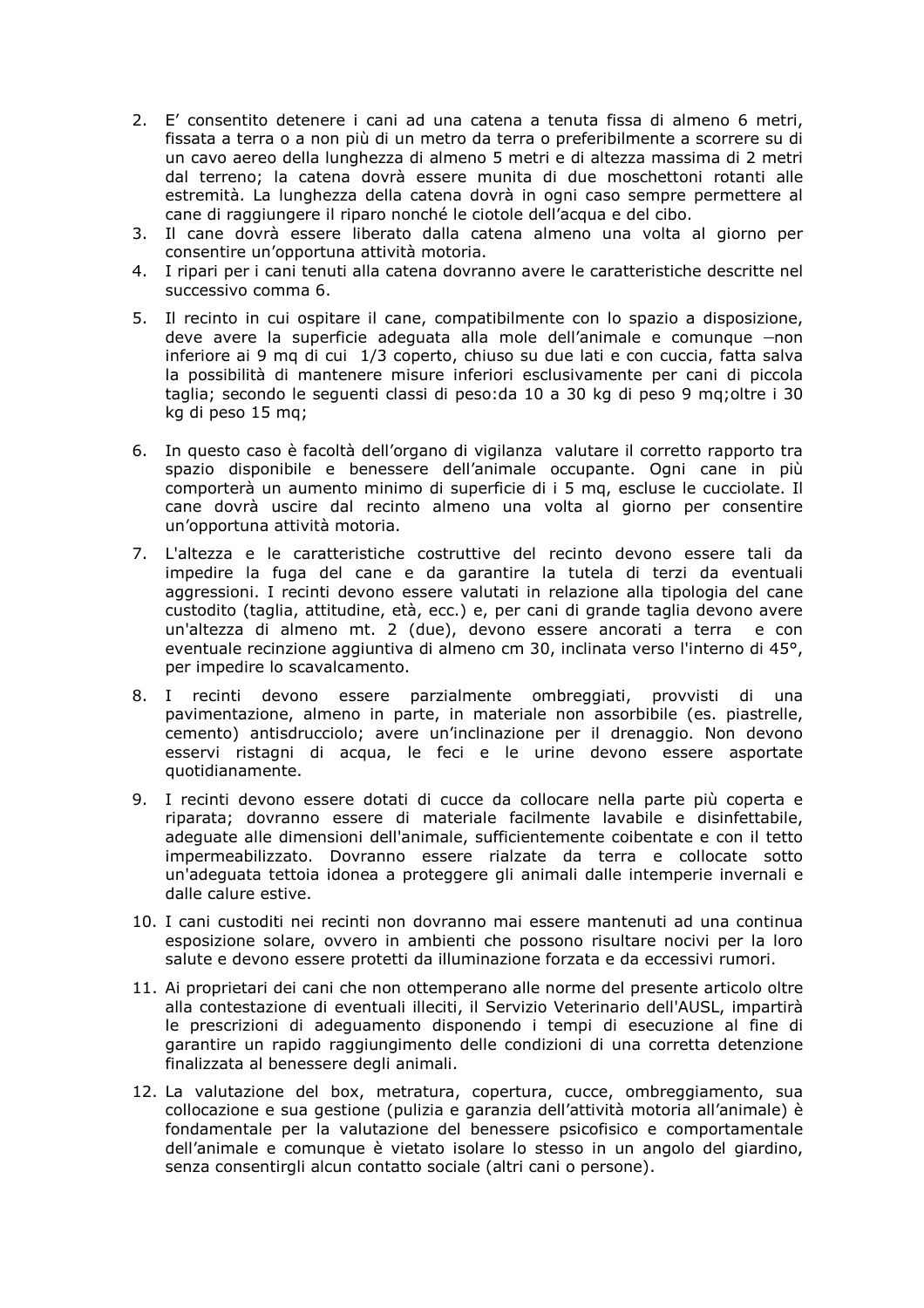13. Il box/recinto dovrà essere realizzato nel rispetto delle norme edilizie ed urbanistiche vigenti sul territorio comunale.

# Art. 20 - Conduzione dei cani - Accesso ai giardini, parchi ed aree pubbliche

- 1. Ai cani accompagnati dal proprietario/detentore, muniti di guinzaglio, è consentito l'accesso a tutte le aree pubbliche, i giardini ed i parchi pubblici.
- 2. Nei casi previsti da specifiche disposizioni normative, è fatto obbligo di utilizzare oltre al quinzaglio anche l'apposita museruola.
- 3. E' vietato l'accesso ai cani in aree destinate e attrezzate per particolari scopi come le aree giochi per bambini o quando a tal fine siano chiaramente delimitate e segnalate con appositi cartelli di divieto, in applicazione di specifiche ordinanze sindacali.
- 4. Ferme restando le modalità di conduzione, i divieti di circolazione dei cani non sono operanti per gli animali addetti alle persone non vedenti o altri diversamente abili.
- 5. E' vietato l'uso di collari con aculei interni, con dispositivi a scarica elettrica o che emettano segnali acustici.

# Art. 21 - Aree e percorsi destinati ad attività di sgambamento dei cani

- 1. Nell'ambito di giardini, parchi ed altre aree a verde di uso pubblico, possono essere individuati, mediante appositi cartelli e recinzioni, aree e percorsi destinati a sgambamento libero dei cani, dotati anche degli opportuni servizi (contenitori dei rifiuti, acqua potabile, bacheca informativa con le prescrizioni per il corretto accesso e utilizzo dell'area).
- 2. Negli spazi a loro destinati, i cani possono muoversi, correre e giocare liberamente, senza guinzaglio e museruola, sotto la responsabilità degli accompagnatori, senza determinare danni alle piante, agli altri animali eventualmente presenti e/o alle strutture. Prima di liberare il cane nell'area di sgambamento è opportuno tener presente le eventuali conflittualità tra cani dello stesso sesso o in estro, con i cani già presenti.

## Art. 22 - Accesso dei cani quida di persone non vedenti

1. Le persone non vedenti hanno diritto, ai sensi della L. 37/1974 modificata con la L. n. 376/1988, a farsi accompagnare dal proprio cane guida su ogni mezzo di trasporto e ad accedere con esso agli esercizi aperti al pubblico.

#### Art. 23 - Accesso negli uffici comunali e negli esercizi pubblici

- 1. I cani accompagnati dal proprietario o detentore a qualsiasi titolo, hanno libero accesso, nei modi consentiti dal comma 3 del presente articolo, a tutti gli esercizi pubblici situati nel territorio del Comune di San Martino in Rio, salvo quelli per cui i proprietari e/o gestori segnalino un divieto ai sensi delle norme vigenti.
- 2. I proprietari o detentori a qualsiasi titolo, che conducono gli animali negli esercizi pubblici e negli uffici comunali, dovranno farlo usando il guinzaglio e ove previsto dalle norme vigenti anche apposita museruola o idoneo trasportino, avendo inoltre cura che non sporchino e che non creino danno.
- 3. I titolari degli esercizi pubblici di somministrazione di alimenti e bevande di cui alla Legge Regione Emilia Romagna n. 14 del 26/07/2003 previa comunicazione al Sindaco, potranno liberamente scegliere di fare accedere o meno gli animali d'affezione nel proprio esercizio apponendo in tal caso una apposita vetrofania predisposta dal titolare e/o associazione a cui è iscritto.

#### Art. 24 - Obbligo di raccolta delle deiezioni

1. In ogni luogo o area pubblica o di uso pubblico (via, piazze, giardini, marciapiedi, uffici, ecc.) dell'intero territorio comunale, i proprietari e/o detentori a qualsiasi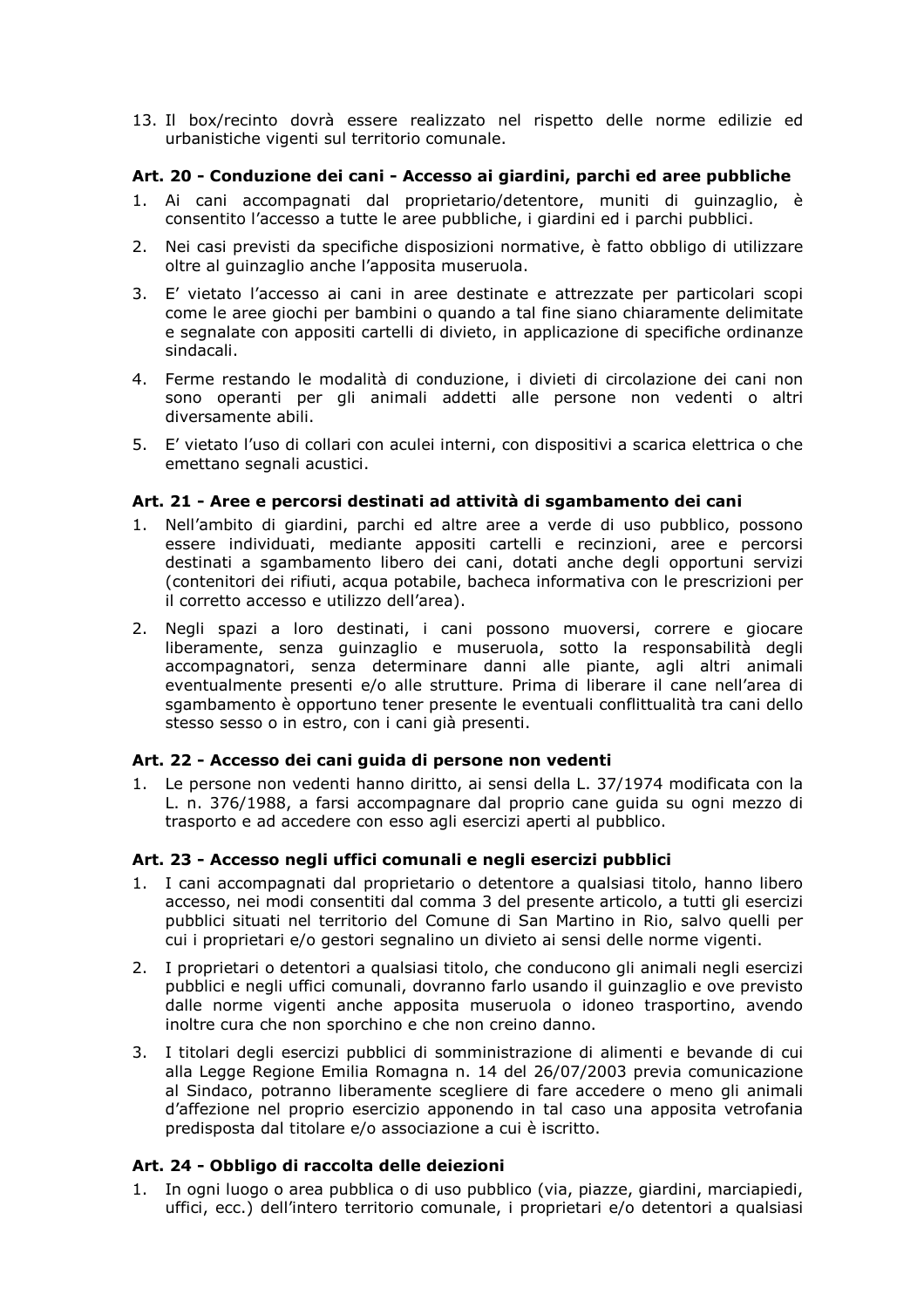titolo di animali, anche diversi dai cani, mentre li conducono, hanno l'obbligo di portare con se idoneo strumento per raccogliere immediatamente gli escrementi solidi prodotti dagli stessi, che potranno essere conferiti nei cassonetti o contenitori per la raccolta dei rifiuti solidi urbani, in modo da mantenere e preservare lo stato di igiene e decoro del luogo.

- 2. Gli idonei strumenti di raccolta, devono essere esibiti su richiesta degli incaricati alla vigilanza di cui al successivo art. 49.
- 3. Gli obblighi di cui ai commi 1 e 2 del presente articolo, non si applicano ai proprietari e/o detentori di animali impiegati in pubblici servizi o quali accompagnatori di non vedenti e ipovedenti.

#### Art. 25 - Struttura comunale per il ricovero di cani randagi

- 1. Il ricovero e la custodia dei cani randagi e vaganti ritrovati nel territorio comunale sono assicurati dal Comune di San Martino in Rio mediante apposita struttura di ricovero.
- 2. Nel caso in cui il proprietario si avvalga della facoltà di rinunciare alla proprietà di uno o più cani, come previsto dall'art. 12 della L. R n. 27/2000, dovrà inoltrare domanda al Sindaco e fornire le adeguate motivazioni che lo spingono alla scelta. Se la cessione è motivata dall'aggressività del cane, l'Amministrazione Comunale segnalerà al Servizio Veterinario dell'Azienda USL la presenza di tali cani per i provvedimenti conseguenti. Il Dipartimento Sanità Pubblica - Area Territoriale Veterinaria di Correggio, attiverà la procedura per la classificazione del rischio provocato da cani con aggressività non controllata previsto dalla Delibera Regionale n. 647/2007, saranno altresì attivati i percorsi di controllo e rieducazione dell'animale ai fini della prevenzione dalle morsicature.
- 3. L'accettazione della richiesta sarà comunque subordinata a situazioni di priorità e/o emergenza pubbliche e verrà valutata e gestita in accordo con il gestore del canile Intercomunale mediante liste d'attesa.
- 4. Se i motivi di cessione non sono accoglibili la rinuncia a favore del Comune avverrà in forma onerosa in conformità al tariffario applicato dal gestore del Canile.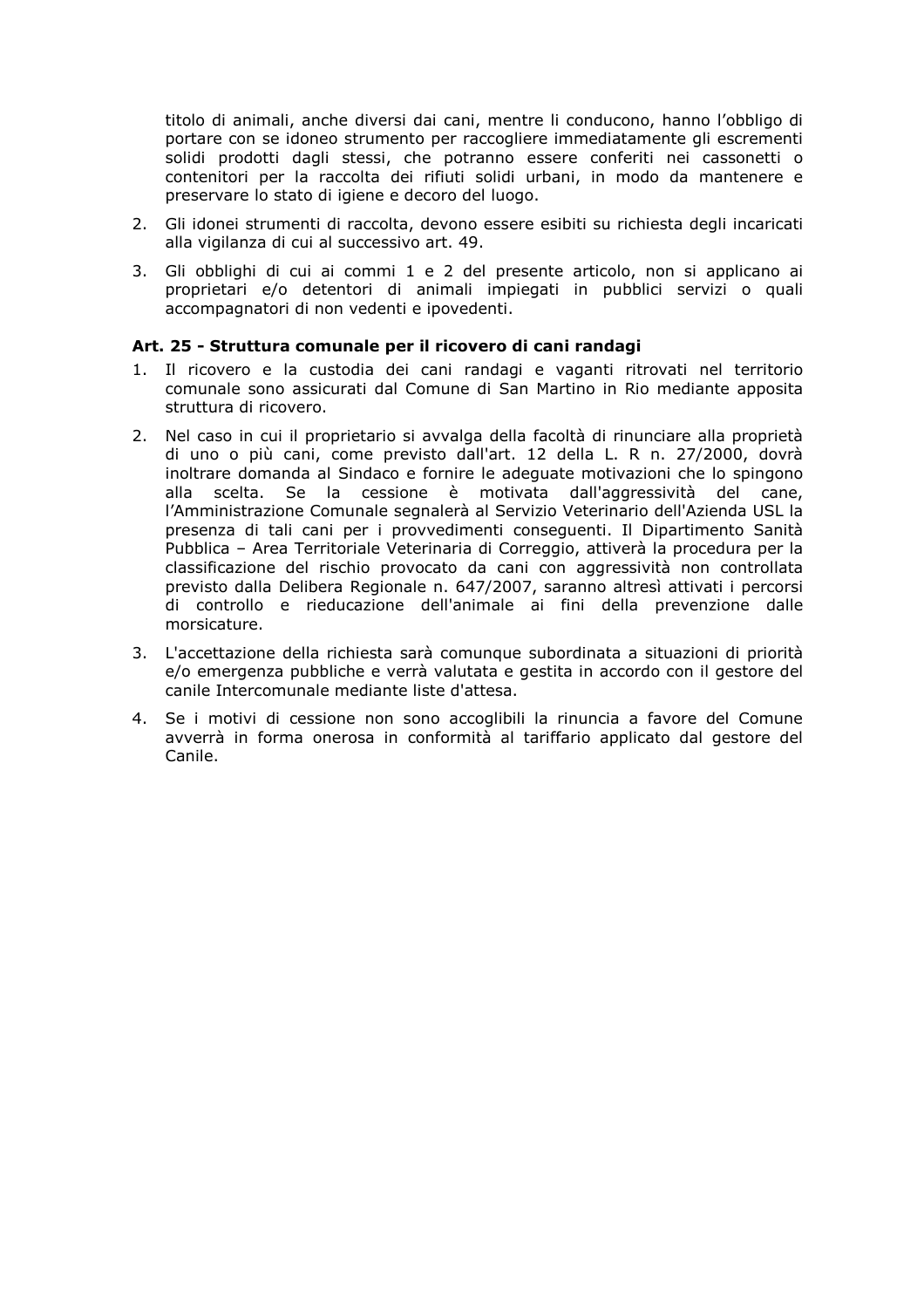# **Titolo V - GATTI**

# Art. 26 - Definizione termini utilizzati nel presente titolo

- 1. Per "gatto libero" si intende un animale non di proprietà che vive in libertà, di solito insieme ad altri gatti.
- Per "colonia felina" si intende un gruppo di gatti indipendentemente dal numero  $2.$ che risulti vivere stabilmente in libertà e in modo stanziale.
- 3. Per habitat di colonia felina indipendentemente dal fatto che sia accudita o meno dai cittadini si intende qualsiasi territorio o porzione di esso pubblico o privato, edificato o no, nel quale viva stabilmente una colonia di gatti liberi.
- 4. Le persone che accudiscono i gatti liberi che vivono nelle colonie feline sono denominate "Referenti di Colonia" o più comunemente "gattari/e". I Referenti di colonia collaborano con gli organi competenti e sono in grado di fornire le notizie sulla colonia, in base alla diretta esperienza acquisita nell'accudirne i componenti.

# Art. 27 - Gatti di proprietà

1. Al fine di contenere l'incremento della popolazione felina, è auspicabile che i gatti di proprietà che sono lasciati liberi di girare sul territorio siano sterilizzati a cura e spese del proprietario.

# Art. 28 - Colonie feline

- 2. Il Comune riconosce l'attività benemerita dei cittadini che accudiscono i gatti componenti le colonie feline.
- 3. Il Comune in collaborazione con il Servizio di Sanità Pubblica Veterinaria dell'Azienda USL e le Associazioni zoofile, può promuovere corsi di formazione al fine di rilasciare un tesserino di riconoscimento al Referente di colonia felina.
- 4. Ai Referenti deve essere permesso l'accesso, al fine dell'alimentazione e della cura dei gatti in qualsiasi area di proprietà comunale.
- 5. E' vietato a chiunque ostacolare l'attività di gestione di una colonia ed asportare o danneggiare gli oggetti impiegati per la sua gestione.
- 6. L'accesso ai Referenti nelle zone di proprietà privata è subordinato al consenso del proprietario.
- 7. Le colonie feline sono tutelate e gestite dal Comune attraverso i Referenti che le accudiscono. Il Comune di San Martino in Rio potrà stipulare una convenzione per la gestione delle stesse con i referenti e/o Associazione/i che li rappresentano. Nel caso di episodi di maltrattamento, il Comune si riserva la facoltà di procedere nei confronti dei responsabili secondo quanto disposto dal Codice Penale.
- 8. Le colonie feline che vivono all'interno del territorio comunale sono censite dal Comune di San Martino in Rio in collaborazione con il Servizio Veterinario dell'Azienda USL, le Associazioni aventi finalità zoofile, i referenti e/o singoli cittadini.
- 9. Il riconoscimento di nuova colonia felina, sarà effettuato dal Comune su richiesta inoltrata al Sindaco dal cittadino che l'individua e ne potrà divenire referente.
- 10. Il censimento deve essere annualmente aggiornato, sia in riferimento al numero dei gatti che compongono la colonia, che al numero dei gatti sterilizzati e delle loro condizioni di salute. I Referenti si impegnano a collaborare all'attuazione dei programmi annuali di sterilizzazione e cure veterinarie dei gatti delle colonie,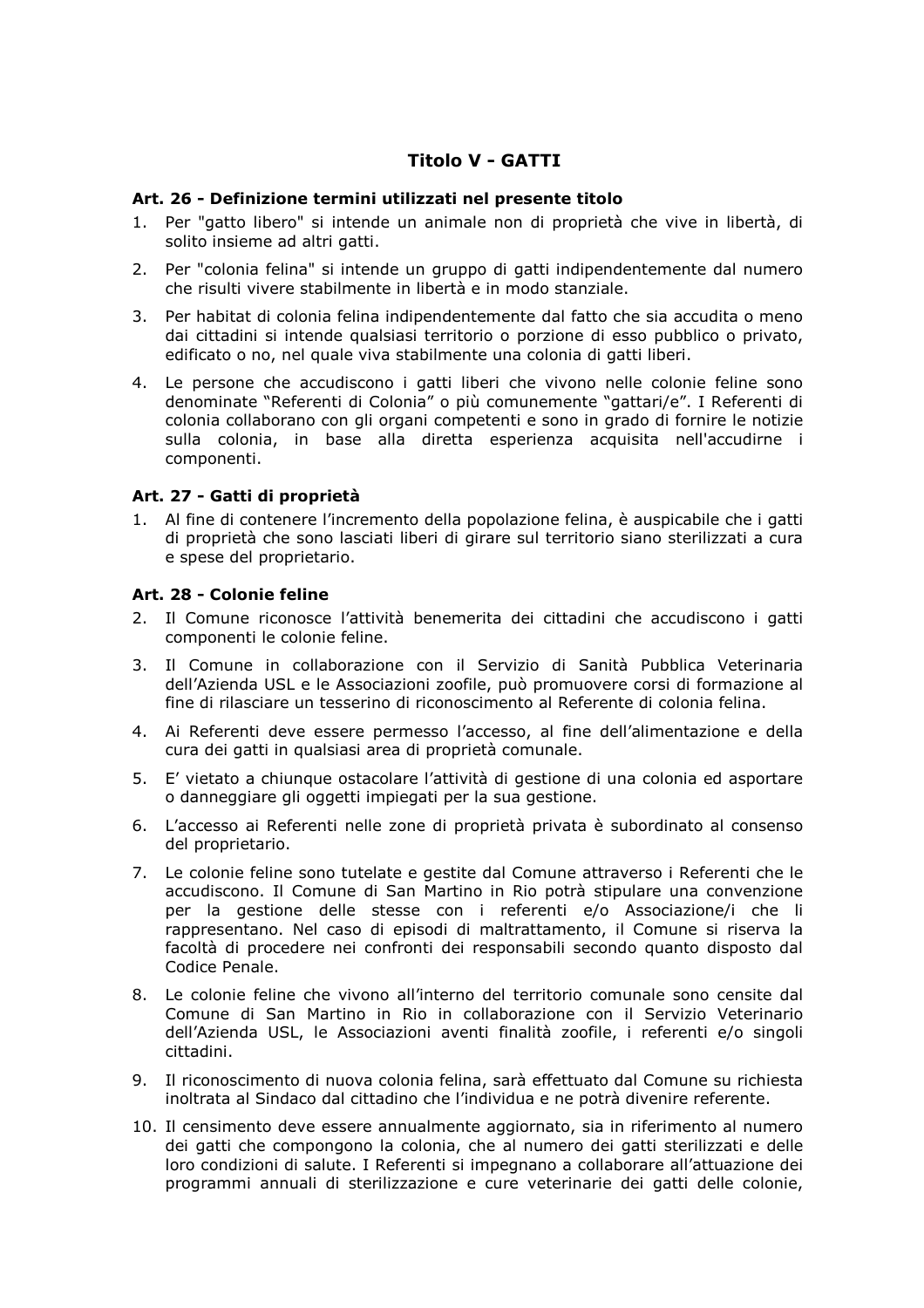secondo gli accordi, i programmi e le priorità che saranno d'intesa stabilite tra il Comune, il Servizio Veterinario dell'USL e l'Associazione convenzionata.

- 11. Il Comune di San Martino in Rio sentito il Servizio Veterinario dell'Azienda USL, potrà stipulare annualmente una convenzione con un'associazione animalista per l'aggiornamento del censimento e delle statistiche delle colonie feline.
- 12. Le colonie di gatti liberi non possono essere spostate dal luogo dove abitualmente risiedono. Eventuali trasferimenti potranno essere autorizzati dal Comune di San Martino in Rio su parere del competente Servizio Veterinario dell'Azienda USL ed esclusivamente per comprovati motivi sanitari dallo stesso Servizio accertati.

#### Art. 29 - Colonie feline presenti nei cantieri

- 1. Chiungue intenda eseguire opere edili e/o di restauro di carattere pubblico o privato i cui interventi ricadono in zone o aree interessate dalla presenza di colonia felina, dovrà prima dell'inizio dei lavori, prevedere ove possibile e compatibilmente con lo stato dei luoghi interessati un'idonea collocazione temporanea e/o definitiva per gli animali.
- 2. Dovrà essere sempre concessa ai referenti di colonia la possibilità di rifornire gli alimenti ai gatti.

#### Art. 30 - Alimentazione dei gatti

- 1. Chiungue alimenta gli animali è obbligato a rispettare le norme per l'igiene del suolo pubblico e/o privato, utilizzando supporti per la somministrazione del cibo, evitandone la dispersione sul suolo e provvedendo ad una immediata pulizia, senza lasciare sul terreno piatti o contenitori dopo il pasto degli animali. Sul suolo potrà rimanere solo la ciotola per l'acqua, eventuale scorta di cibo potrà essere riparata all'interno delle casette se presenti.
- 2. Il Comune compatibilmente alle sue disponibilità finanziarie e previo parere del Servizio competente, si farà carico della realizzazione e collocazione sul territorio in cui è ubicata la colonia felina di un adequato riparo.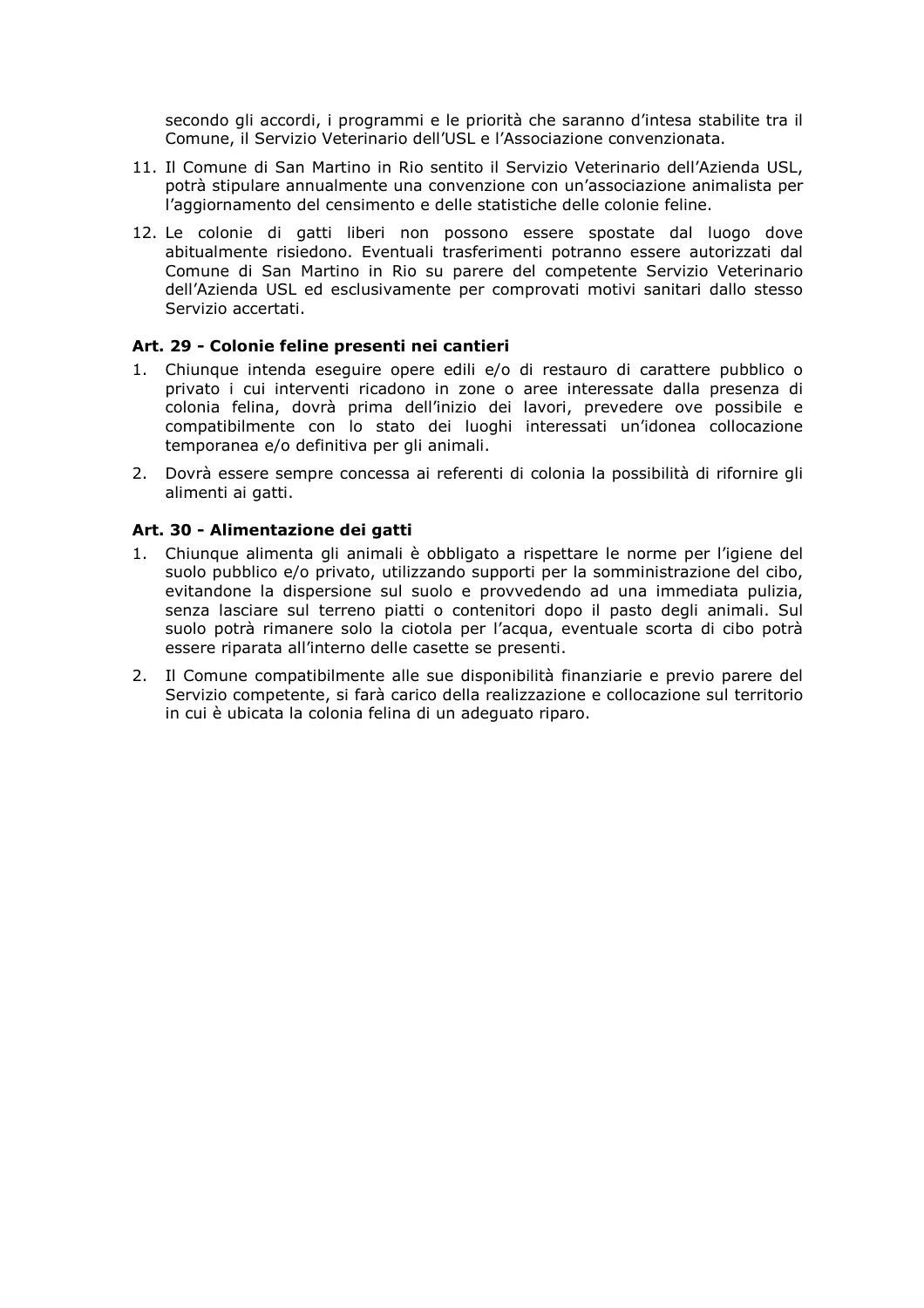# Titolo VI - CONIGLI DA COMPAGNIA

### Art. 31 - Detenzione dei conigli da compagnia

- 1. I conigli da compagnia non devono essere tenuti in ambiente umido e/o sprovvisto di luce solare. Se detenuti in gabbia, la stessa non potrà essere esposta a condizioni climatiche sfavorevoli ed i contenitori dell'acqua e del cibo all'interno dovranno essere sempre riforniti.
- 2. Chi detiene conigli da compagnia dovrà consentire loro, ogni giorno, l'opportuna attività motoria attraverso regolari uscite giornaliere. E' severamente vietato liberarli in aree pubbliche o di campagna.

# Art. 32 - Dimensione e materiale di costruzione delle gabbie

- 1. Al fine di garantire un minimo di attività motoria, le gabbie per conigli da compagnia devono avere lunghezza pari almeno a quattro volte la lunghezza dell'animale, con altezza tale da permettergli di stazionare in modo eretto.
- 2. I materiali delle gabbie devono essere atossici e resistenti. Il fondo non deve essere a griglia e deve essere coperto da uno strato di materiale assorbente e atossico.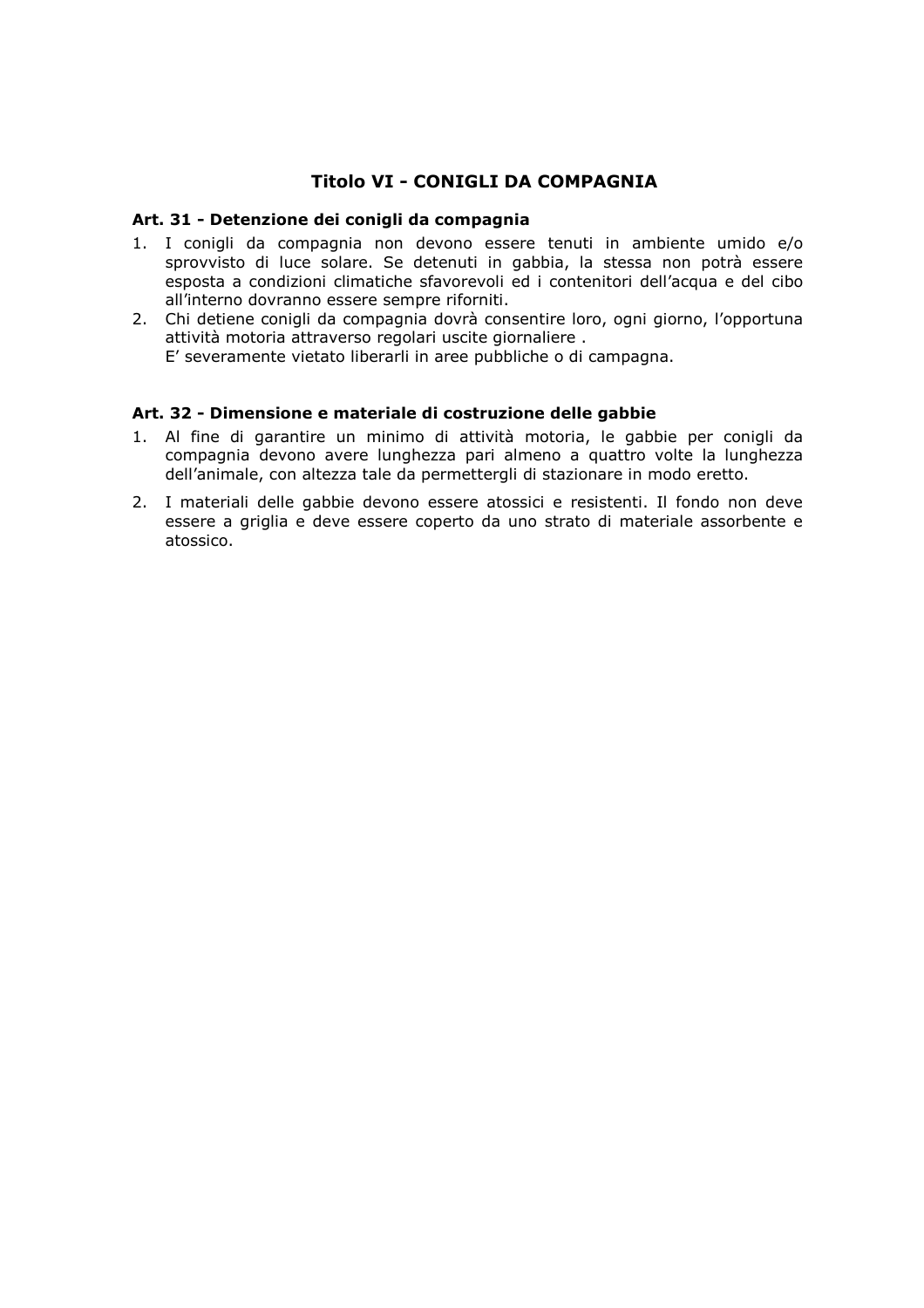# **Titolo VII - UCCELLI**

### Art. 33 - Detenzione degli uccelli

- 1. Per gli uccelli detenuti in gabbia, la stessa non potrà essere esposta a condizioni climatiche sfavorevoli ed i contenitori dell'acqua e del cibo all'interno della gabbia dovranno essere sempre riforniti. All'interno della gabbia dovranno essere installati almeno due posatoi ad altezze differenti e un contenitore d'acqua per il bagno dei volatili. La gabbia dovrà essere pulita regolarmente.
- 2. E' obbligatorio posizionare sulle voliere e sulle gabbie mantenute all'aperto una tettoia che copra almeno la metà della parte superiore.
- 3. Gli uccelli dovranno essere tenuti nel rispetto delle caratteristiche etologiche della specie.

#### Art. 34 - Dimensioni delle gabbie

- 1. Al fine di garantire lo svolgimento delle funzioni motorie connesse alle caratteristiche etologiche degli uccelli, sono individuate le dimensioni minime che devono avere le gabbie che li accolgono:
	- per un esemplare e fino a due esemplari adulti le misure dei lati della gabbia dovranno essere di almeno tre volte, rispetto alla misura dell'apertura alare dell'uccello più grande; l'altezza minima dovrà essere di almeno tre volte l'apertura alare dell'uccello più grande.
	- per ogni esemplare in più le suddette dimensioni devono essere aumentate del 30%.
- 2. Le disposizioni di cui al presente articolo non si applicano nei casi inerenti a trasporti a seguito del proprietario e/o ricovero per esigenze sanitarie.
- 3. Possono essere concesse deroghe per mostre ornitologiche su motivata richiesta dell'organizzatore, sentito il parere del Servizio Veterinario dell'Azienda USL.

#### Art. 35 - Protezione degli uccelli minacciati o in via di estinzione

1. E' vietata la distruzione dei nidi di rondine, balestruccio, rondone e topino quali specie in declino. L'atto va segnalato agli organismi competenti per legge.

#### Art. 36 - Controllo dei colombi in ambito urbano

- 1. Al fine di contenere l'incremento delle colonie dei colombi Columbia livia domestica, per salvaguardarne la salute, per tutelare l'aspetto igienico sanitario e il decoro urbano, nonché per perseguire l'equilibrio dell'ecosistema territoriale:
	- è fatto divieto su tutto il territorio comunale di somministrare alimenti ai colombi allo stato libero:
	- è fatto obbligo ai proprietari degli stabili di porre in essere guanto necessario per evitare l'insediamento e la nidificazione dei colombi, nel rispetto del benessere degli animali. A tal fine può essere consultato l'Ufficio competente per la tutela degli animali.
- 2. Le azioni di contenimento del numero dei volatili in libertà o tutela di talune aree, non possono essere esercitate con metodi cruenti e comunque devono ottenere autorizzazione dell'Ufficio competente per la tutela degli animali.
- 3. E' vietato il rilascio in ambiente, anche in occasione di cerimonie o feste, di volatili ad eccezioni di quelli curati dai Centro di Recupero Animali Selvatici autorizzati o di proprietà di associazioni colombofile, alle quali ci si potrà rivolgere anche per cerimonie e feste.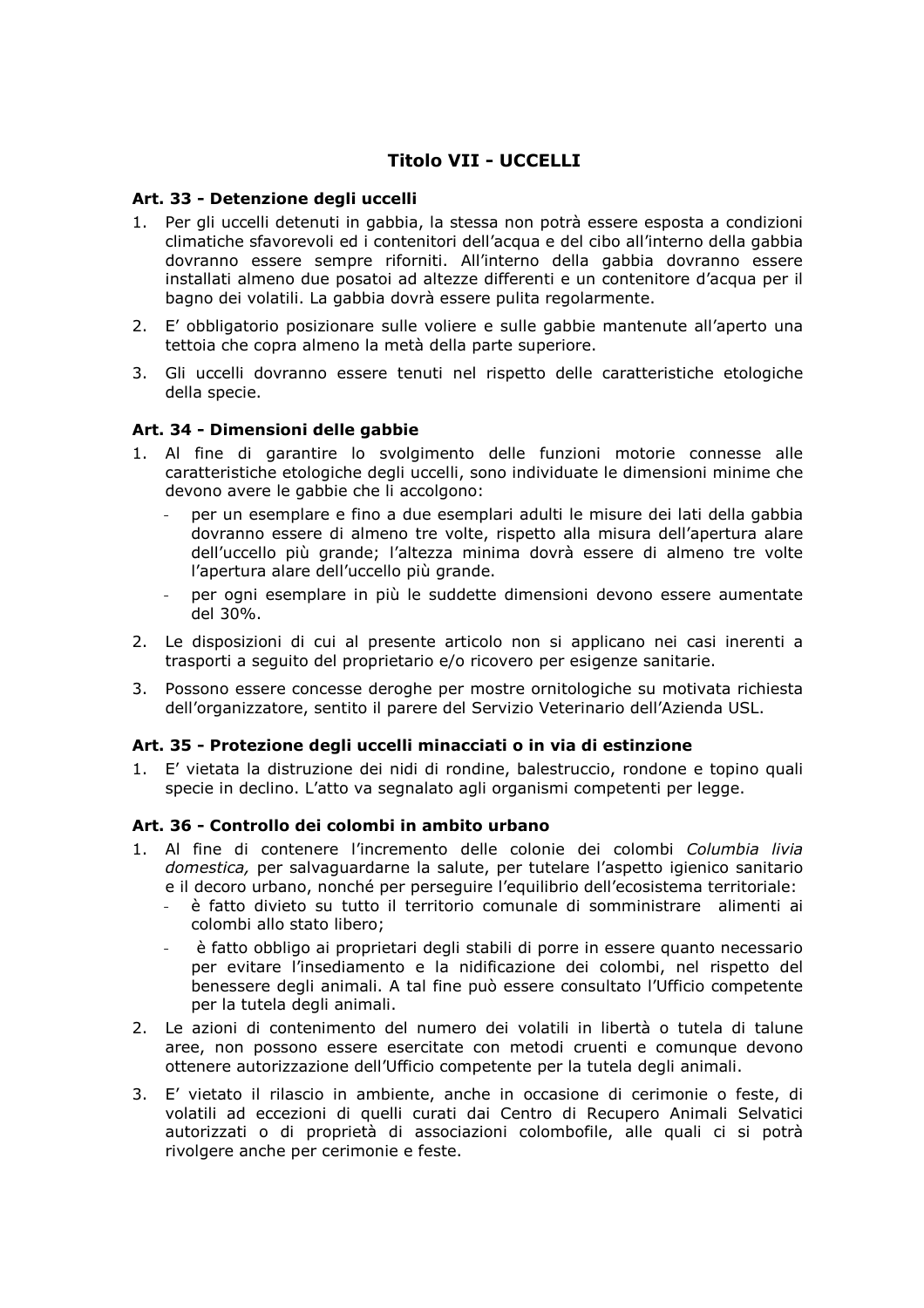# Titolo VIII - ANIMALI ACQUATICI

# Art. 37 - Detenzione di specie animali acquatiche

- 1. Gli animali acquatici appartenenti a specie di branco dovranno essere tenuti almeno in coppia.
- 2. Nel caso siano ospitate specie diverse, deve essere tenuto conto della compatibilità tra le specie, con riferimento particolare ai pesci predatori.

# Art. 38 - Divieti

- 1. Oltre a quanto già vietato dalla normativa vigente in materia di maltrattamento degli animali, di pesca marittima e di pesca in acque interne, di acquacoltura, di polizia veterinaria e di igiene degli alimenti di origine animale, è fatto assoluto divieto di:
	- lasciare l'ittiofauna in acquari che non abbiano le dimensioni e le caratteristiche di cui al successivo art. 40;
	- conservare ed esporre per la commercializzazione sia all'ingrosso che al dettaglio, nonché per la somministrazione, prodotti della pesca vivi ad esclusione dei molluschi bivalvi (cosiddetti frutti di mare), al di fuori di adeguate vasche munite di impianto di ossigenazione e depurazione dell'acqua con lunghezza minima quattro volte superiore alla lunghezza dell'animale più grande e larghezza pari a due volte la lunghezza dell'animale più grande; oltre i due esemplari la dimensione minima va aumentata del 20% per ogni animale aggiunto;
	- mantenere crostacei vivi sul letto di ghiaccio:
	- cucinare e/o bollire viva l'ittiofauna e/o i crostacei, i quali devono essere preventivamente soppressi.
- 2. E' vietato tenere permanentemente legate le chele ai crostacei. La legatura delle chele è consentita solo nella fase di commercializzazione, al fine di evitare combattimenti ed eventuali mutilazioni.
- 3. Le prescrizioni di cui al presente articolo sono da ritenersi valide sia per le attività commerciali o di ristorazione, sia per i singoli cittadini.

#### Art. 39 - Pesca a pagamento

- 1. Nell'ambito dell'esercizio della pesca a pagamento, per la pratica del "catch and release" (metodo con il quale il pesce catturato non viene utilizzato a fini alimentari, ma come mezzo per ricevere premi o gratifiche), al fine di non compromettere l'integrità fisica del pesce:
	- è d'obbligo l'utilizzo di accorgimenti atti a prevenire ferite o lesioni cutanee durante le operazioni di slamatura, ad esempio l'impiego di ami senza ardiglione, utilizzo di materassini o altri supporti di materiale sintetico o naturale. Durante la manipolazione del pesce catturato (slamatura e trasferimento nella rete) è, in particolare, vietato immobilizzare il pesce afferrandolo per le cavità dei bulbi oculari o all'interno delle fessure branchiali:
	- è obbligatorio l'utilizzo del guadino per recuperare il pesce;
	- è obbligatorio l'utilizzo di retini per la detenzione temporanea, di dimensioni adequate al quantitativo pescato.

#### Art. 40 - Dimensioni e caratteristiche degli acquari

1. Il volume dell'acquario non dovrà essere inferiore a due litro per centimetro della somma delle lunghezze degli animali ospitati ed in ogni caso non dovrà mai avere una capienza inferiore a 30 litri e tale da impedirne il normale sviluppo, la normale procreazione e il normale benessere in riferimento alle loro abitudini in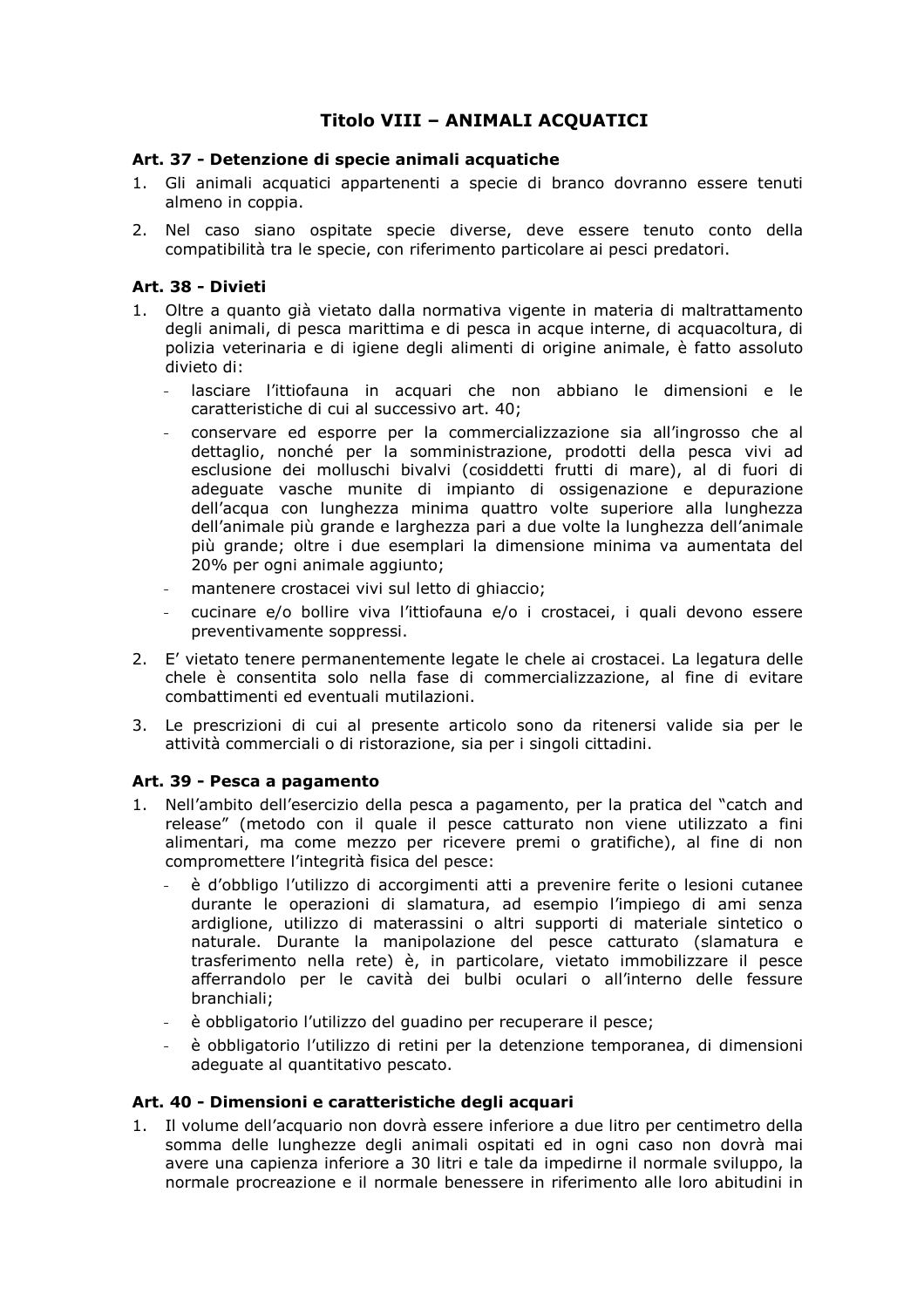natura. Le specie con aggressività interspecifica possono essere contenute per brevi periodi in contenitori di dimensioni inferiori.

- 2. E' auspicabile il non utilizzo di acquari di forma sferica o sferoidale, di vetro o di materiale plastico di piccole dimensioni perché non idonei ad un corretto mantenimento dei pesci.
- 3. E' vietato tenere pesci all'interno di bottiglie, fioriere o altri vasi decorativi.
- 4. In ogni acquario devono essere garantiti il ricambio, la depurazione, la filtrazione e l'ossigenazione (quest'ultima quando necessaria) dell'acqua, le cui caratteristiche chimico-fisiche e di temperatura devono essere conformi alle esigenze fisiologiche delle specie ospitate in riferimento al loro habitat naturale.

# Art. 41 - Tartarughe

- 1. E' fatto obbligo ai detentori di tartarughe acquatiche palustri di origine alloctona (specie ad es. Pseudemys, Trachemys, Chrysemys), di inviare comunicazione di possesso al Comune di residenza.
- Considerato che tali animali costituiscono una grave forma di inquinamento  $2.$ ambientale per la fauna autoctona, oltrechè rappresentare un pericolo potenziale per la salute pubblica essendo vettori di particolari patologie e un danno economico rilevante per le Amministrazioni pubbliche, è fatto divieto di abbandono di detti esemplari in qualsiasi struttura artificiale o nell'ambiente.
- Il Comune, in base alle comunicazioni di possesso ricevute, attiverà un costante 3. monitoraggio della situazione, attuando periodicamente opportuni accertamenti intesi ad ottenere l'aggiornamento sulla presenza di tali animali nell'ambito dell'ecosistema urbano, al fine di promuovere gli accorgimenti più idonei per la difesa del patrimonio faunistico.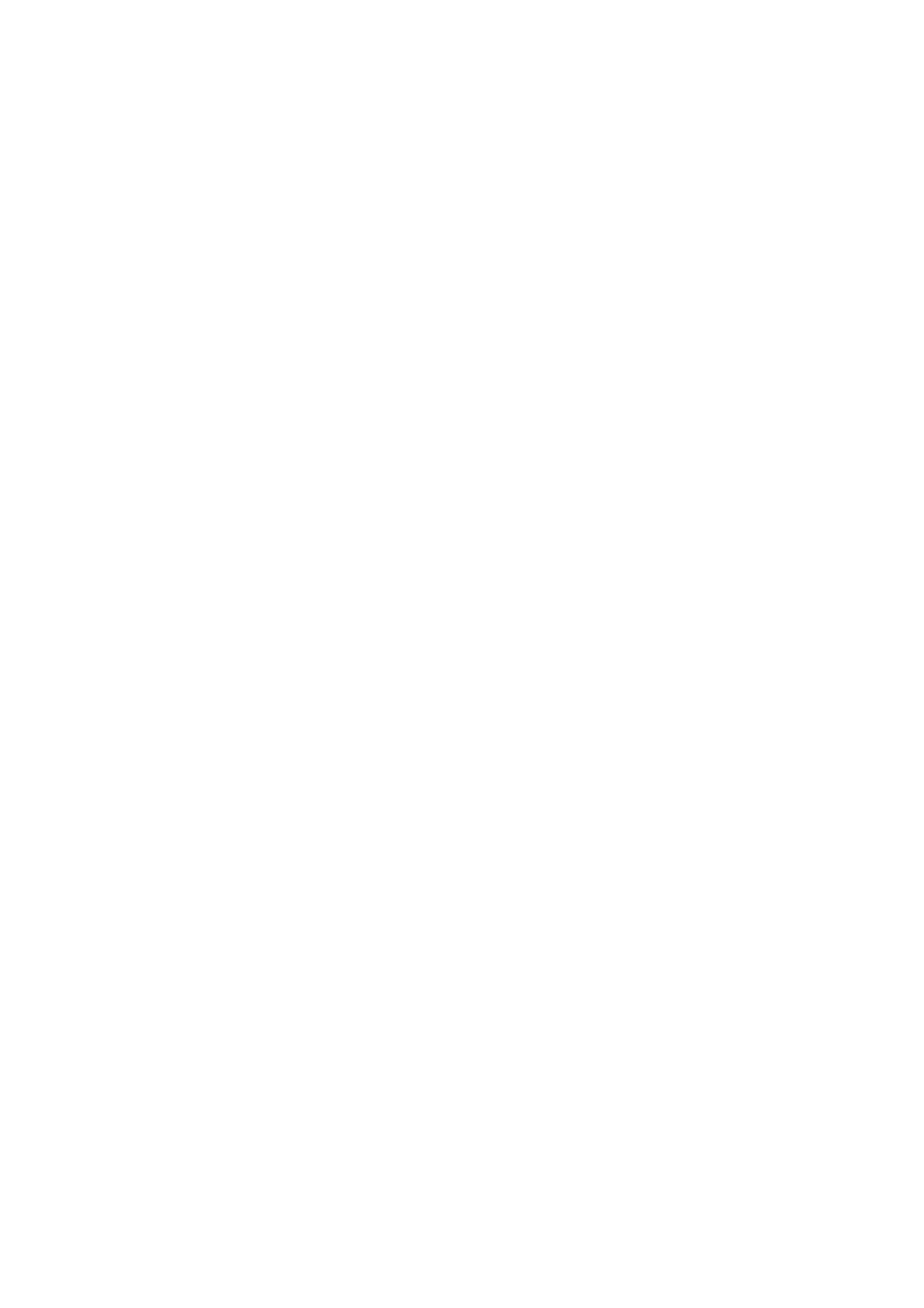# **Titolo IX - ANIMALI ESOTICI**

# Art. 42 - Modalità di detenzione di animali esotici

- 1. Oltre agli obblighi di denuncia all'Autorità competente previsti dalle leggi vigenti, è fatto obbligo ai detentori di animali esotici e selvatici detenuti in cattività di riprodurre le condizioni climatiche, fisiche ed ambientali dei luoghi ove queste specie si trovino in natura.
- 2. I proprietari di tali animali devono disporre, se la natura stessa della specie lo richiede, di una vasca d'acqua, di posatoi sopraelevati di dimensioni tali da permettere all'animale di nuotare e di coricarsi, o di poter scavare una tana nella terra.
- 3. E' fatto divieto di mantenerli in gabbie con fondo in rete.
- 4. E' vietato detenere costantemente animali esotici e/o selvatici alla catena o, nel caso di uccelli, legati al trespolo.
- 5. E' vietato tenere rettili senza che sia rispettata un'adeguata illuminazione atta a riprodurre nella maniera più fedele lo spettro luminoso della luce solare.
- 6. E' vietata la detenzione e il commercio nel territorio comunale di animali esotici velenosi per i quali non siano facilmente reperibili gli indispensabili e specifici sieri antiveleno.
- 7. Gli animali palustri devono essere tenuti in contenitori dotati di settore con acqua e di altro con lettiera umida, per consentire agli animali di riposare a terra senza nuotare continuamente.
- 8. I terrari per animali non palustri devono disporre di contenitori con acqua potabile accessibile agli animali.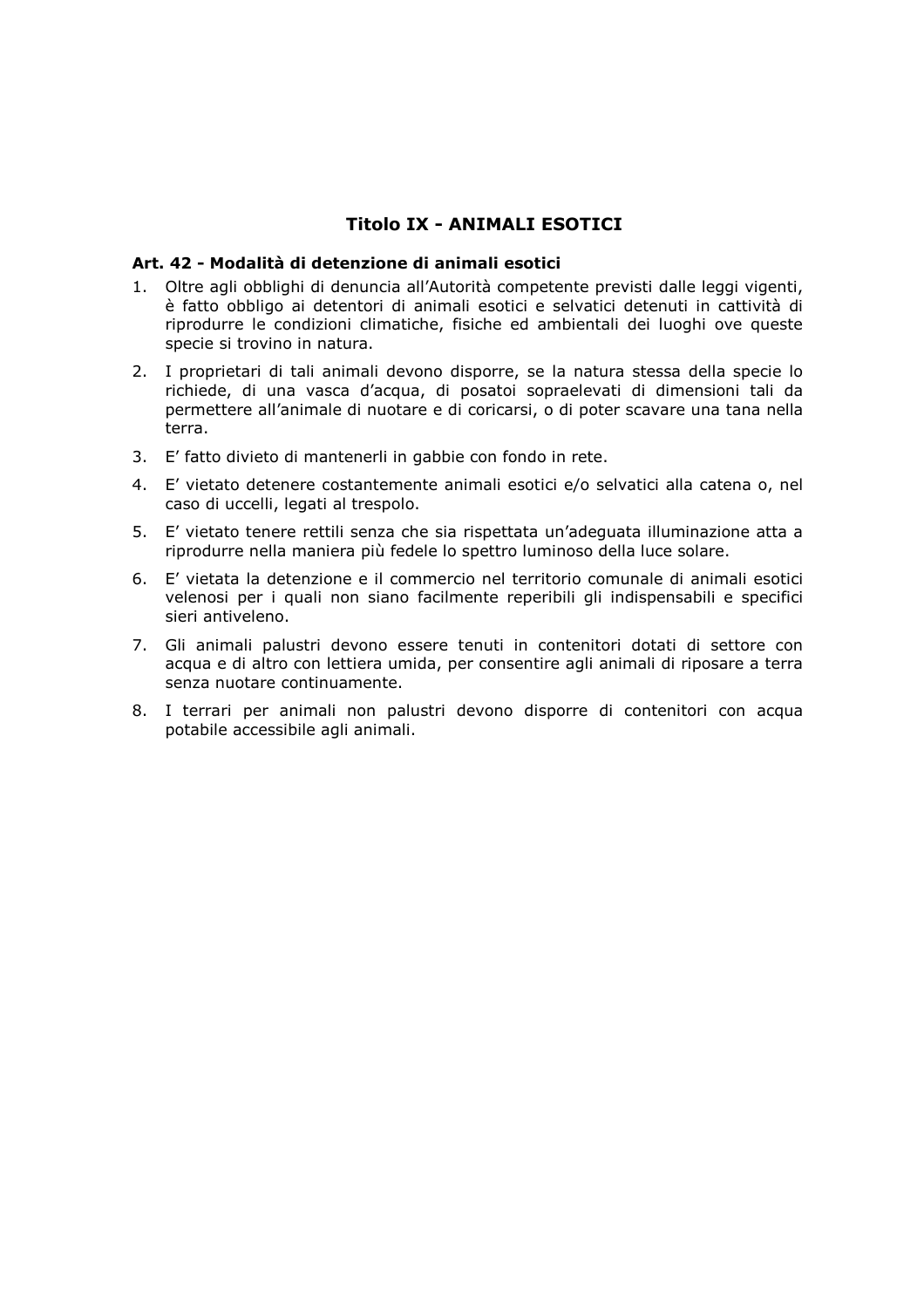# **Titolo X - EQUIDI**

#### Art. 43 - Principi distintivi

- 1. Gli equidi che vivono all'aperto, con esclusione di quelli che vivono allo stato brado, devono disporre di una struttura coperta, chiusa almeno su tre lati, atta a ripararli; devono avere sempre a disposizione dell'acqua fresca e devono essere nutriti in modo soddisfacente.
- 2. E' fatto assoluto divieto di tenere equidi permanentemente legati in posta, i box dovranno essere di misura minima di tre metri per tre metri. I detentori di equidi oltre al box dovranno avere un recinto attiguo all'interno del quale poter liberare giornalmente gli animali per consentirgli lo sgambamento.
- 3. Gli equidi non dovranno essere sottoposti a sforzi o a pesi eccessivi e/o incompatibili con le loro caratteristiche etologiche e non dovranno essere montati o sottoposti a fatiche animali anziani, malati o femmine gravide.
- 4. Gli equidi adibiti ad attività sportive o da diporto nei maneggi devono essere sempre dissellati quando non lavorano.
- 5. Il Comune per le manifestazioni di rievocazione storica non comprese nei calendari delle manifestazioni sportive, autorizzerà lo svolgimento delle gare di equidi o altri ungulati nel rispetto delle norme vigenti e applicherà le indicazioni tecniche contenute nella Delibera della Giunta Regionale n. 647/2007 allegato C.
- 6. I proprietari devono farsi carico della pulizia delle deiezioni dei loro animali nelle zone di transito pubblico, ove il transito sia loro consentito.
- 7. L'idoneità dell'equide che deve trainare vetture pubbliche e/o private rilasciata nei termini previsti dalla normativa vigente, è reguisito necessario per esercitare il trasporto.Il Comune dispone la revoca della licenza al vetturino in caso di condanna definitiva per maltrattamento di animali.
- 8. Gli equidi che svolgono attività di trazione di vetture pubbliche non possono lavorare per più di sei ore al giorno ed hanno diritto a delle pause adequate di riposo tra un tragitto e l'altro, in estate da svolgersi all'ombra; i conduttori devono provvedere ad abbeverarli e foraggiarli regolarmente. Gli equidi che svolgono attività di trazione di vetture devono essere dotati di appositi supporti atti a contenere le deiezioni.
- 9. E' fatto divieto di trasportare un numero di persone superiore a quello dei posti per i quali la carrozza è omologata e la sola andatura consentita è il passo. Dal 1º giugno al 15 settembre è vietato far lavorare i cavalli dalle ore 13,00 alle ore 16,00.
- 10. L'utilizzo di animali appartenenti alla specie prevista dal presente Titolo in uso alle Forze Armate e/o dell'Ordine, è regolamentato da propria normativa.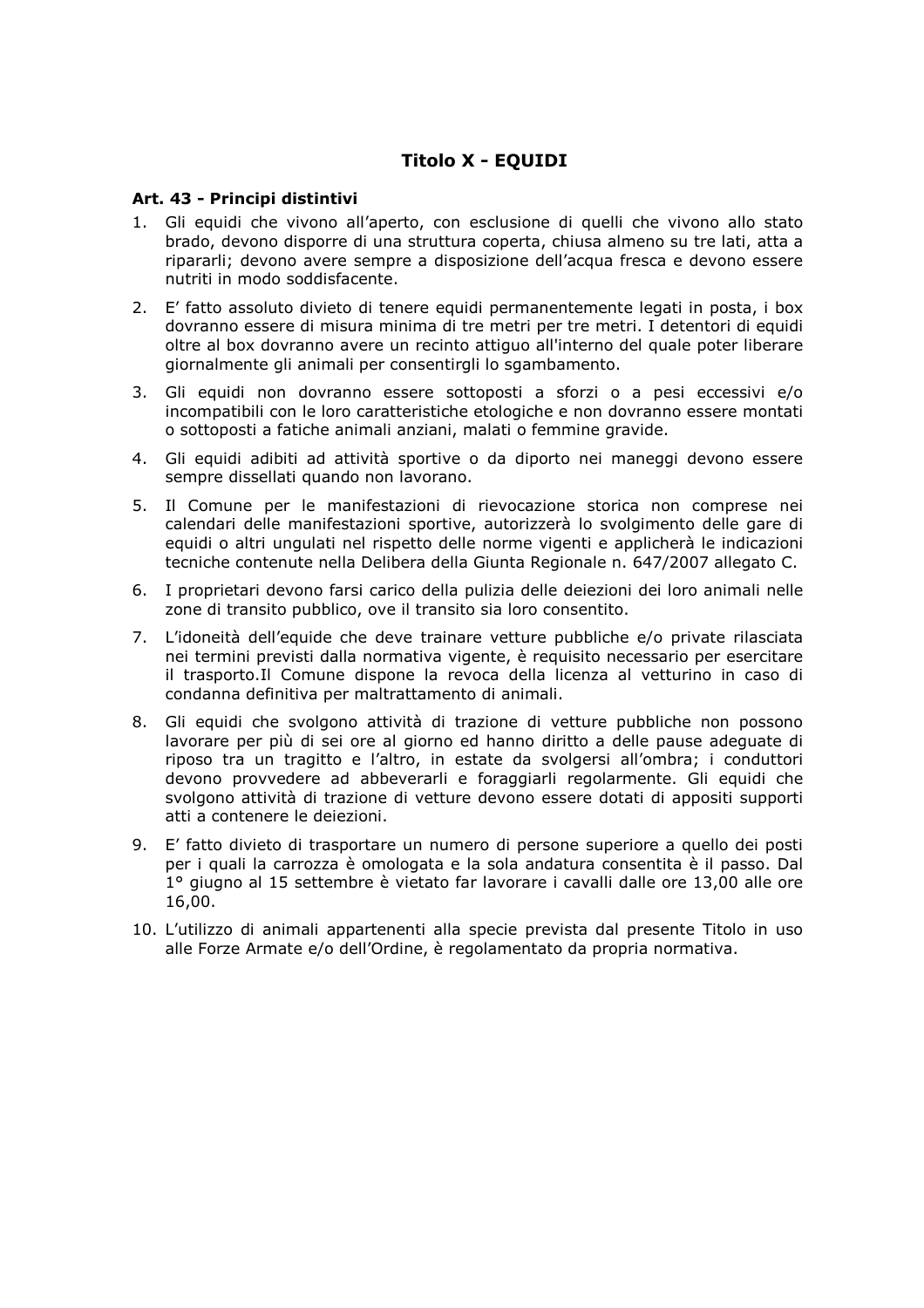# **Titolo XI - PET THERAPY**

### Art. 44 - Terapie assistite con l'impiego di animali

- 1. Nell'ambito del D.P.C.M. 28/02/2003, il Comune di San Martino in Rio promuove nel suo territorio le attività di cura, di riabilitazione e assistenza con l'impiego di animali da compagnia, effettuate da persone con competenza specifica che dimostrino di aver partecipato a corsi di formazione idonei allo scopo con rilascio di attestazione finale.
- 2. Tutti gli animali impiegati in attività e terapie assistite devono superare una valutazione interdisciplinare che certifichi lo stato sanitario, le capacità fisiche e psichiche, fra le quali in particolare la socievolezza e la docilità, nonché l 'attitudine a partecipare ai programmi curativi.
- 3. La cura e la salute degli umani in queste attività non potrà essere conseguita a danno della salute e dell'integrità degli animali. Inoltre, in nessun caso le prestazioni devono comportare per l'animale fatiche o stress psichici o fisici, né consistere in attività che comportino dolore, angoscia, danni psicofisici temporanei o permanenti, ovvero sfruttamento.
- 4. A tutte le attività dovrà assistere un pet-partner che avrà la responsabilità della salute e dell'integrità degli animali.
- 5. Gli animali impiegati nelle attività di cura sono sottoposti a controlli periodici relativi al permanere delle condizioni di salute e in generale di benessere richieste ai fini del loro impiego da parte di un medico veterinario. Gli animali che manifestano sintomi o segni di malessere psico-fisico non possono essere utilizzati per tali attività. Al termine della carriera, agli animali viene assicurato il corretto mantenimento in vita, anche attraverso la possibilità di adozione da parte di associazioni e privati, escludendo esplicitamente la possibilità di macellazione per quelli utilizzati a fini alimentari.
- 6. Ai fini di una corretta attuazione dei programmi di attività e di terapie assistite dagli animali, è vietata l'utilizzazione di cuccioli, di animali selvatici ed esotici,
- 7. Gli animali impiegati per le attività curative devono provenire da canili o gattili pubblici e/o privati gestiti da Onlus, o da maneggi, o essere di proprietà delle persone di cui al precedente comma 1.
- 8. Chiunque voglia avviare e/o gestire un'attività di pet therapy nel territorio comunale, dovrà accreditarsi presso il Comune di San Martino in Rio e dotarsi di opportune Autorizzazioni Sanitarie e Veterinarie, che faranno conoscere queste disposizioni e vigileranno sull'applicazione del programma.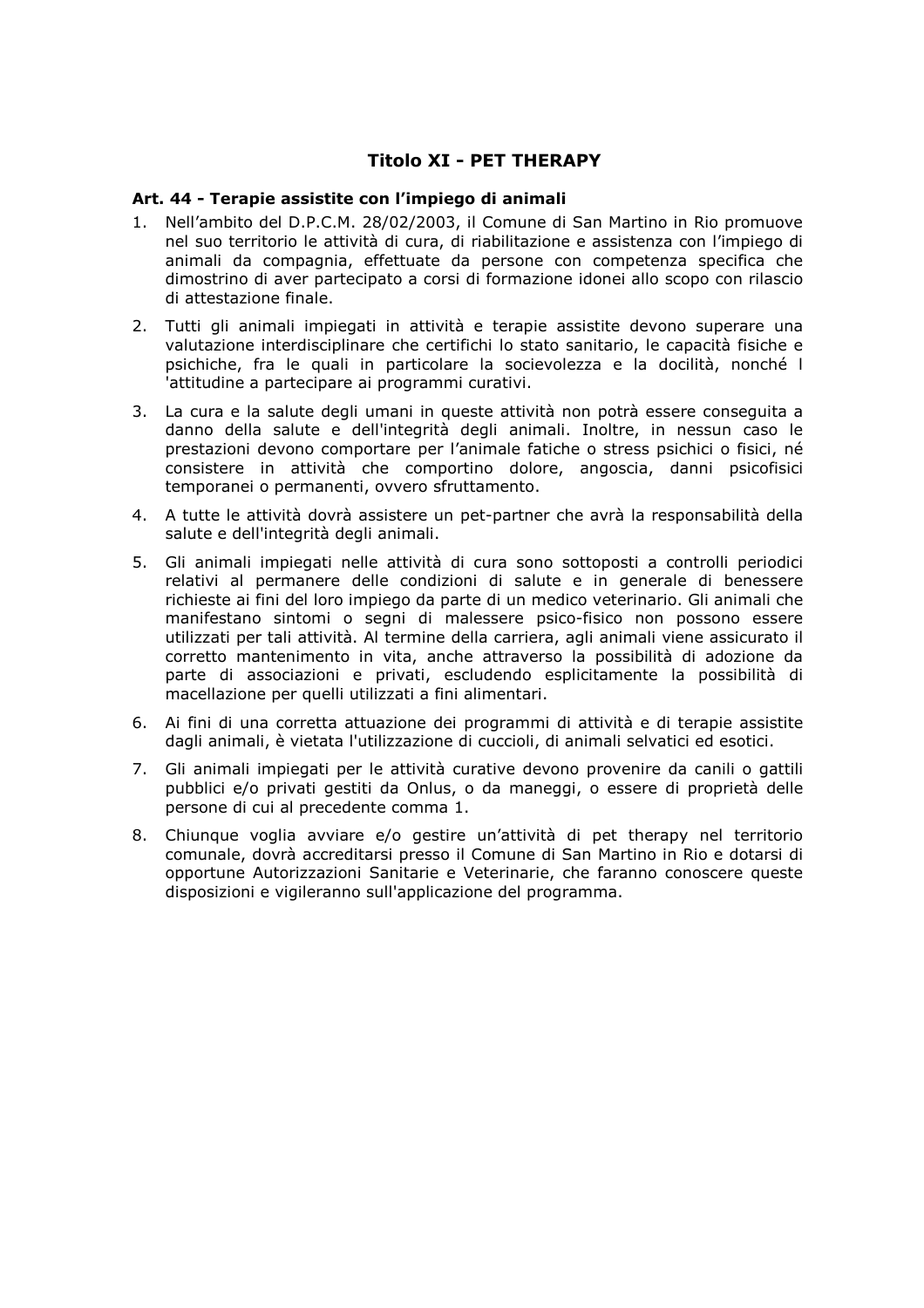# Titolo XII - MACELLAZIONE E INUMAZIONE DEGLI ANIMALI

# Art. 45 - Macellazione ad uso familiare

- 1. La macellazione di suini per il solo uso privato familiare, può essere consentita a domicilio ai sensi delle leggi vigenti, previa autorizzazione del Sindaco ai sensi delle disposizioni previste dall'art. 13 del Regio Decreto 3298/28, sentito il parere del competente Servizio Veterinario.L'autorizzazione sarà rilasciata a condizione che sia previsto ed utilizzato idoneo sistema di stordimento dell'animale ai sensi del D.Lgs. n. 333 del 01/09/1998.
- 2. E' fatto divieto di macellare animali nelle "fattorie didattiche" durante la visita del pubblico.

# Art. 46 - Macellazione di ovini

1. E' fatto obbligo di rispettare, senza alcun tipo di deroga, la normativa vigente in materia di macellazione di ovini.

# Art. 47 - Inumazione di animali

- 1. Oltre all'incenerimento negli impianti autorizzati è consentito al proprietario il sotterramento di animali da compagnia nel terreno di sua proprietà e previo consenso del proprietario in terreni privati, solo qualora sia stato escluso qualsiasi pericolo di malattie infettive ed infestive trasmissibili agli umani ai sensi del Regolamento CEE n. 1774/2002, e comunque compatibilmente con le leggi vigenti in materia
- 2. Gli animali possono inoltre essere inumati in aree pubbliche solo se preventivamente ed appositamente individuate dall'Amministrazione comunale.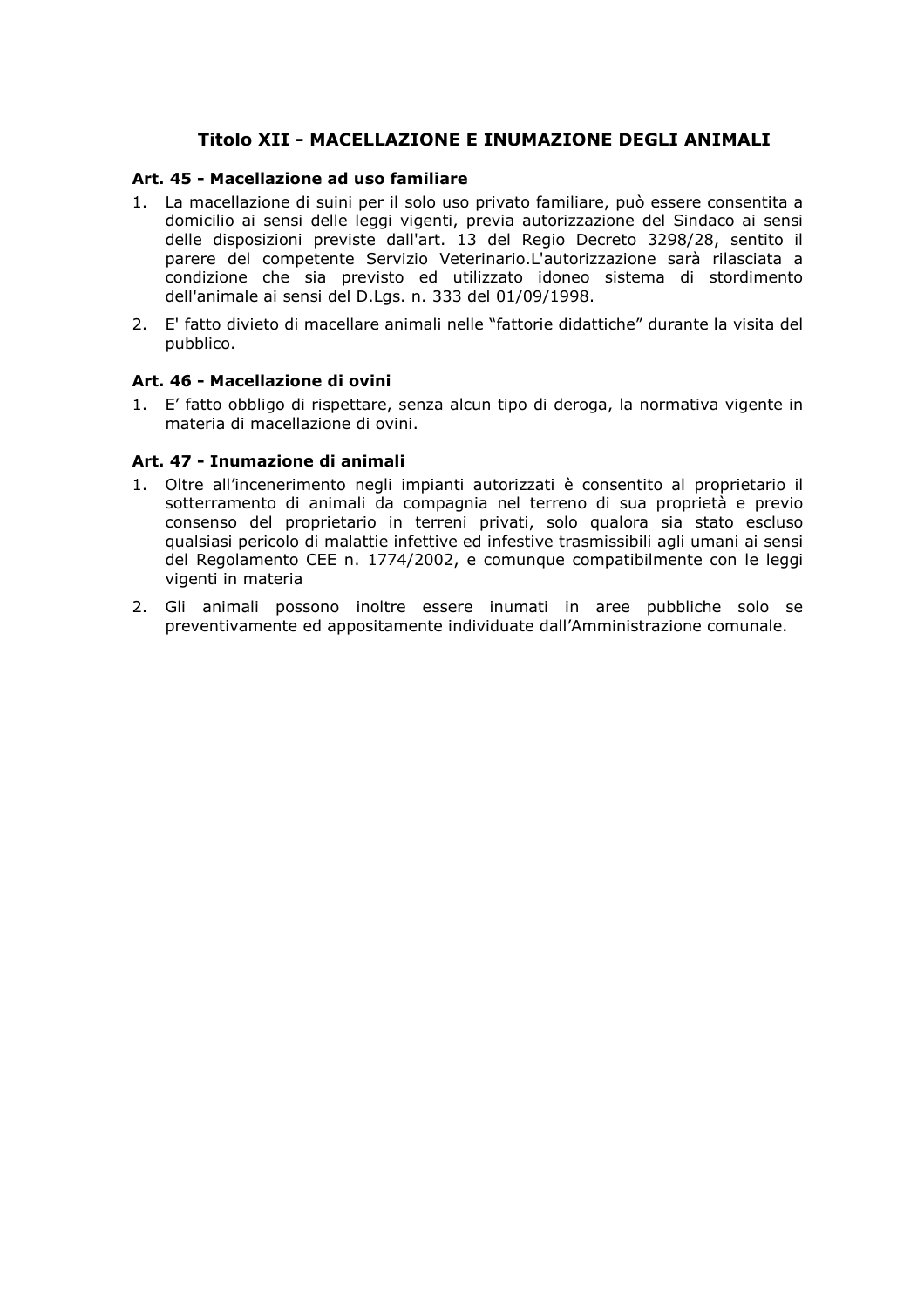# Titolo XIII - DISPOSIZIONI FINALI

#### Art. 48 - Sanzioni

Fatta salva la denuncia all'Autorità Giudiziaria nei casi espressamente previsti come reato dall'ordinamento dello Stato e le sanzioni amministrative già stabilite da altra normativa nazionale o regionale, le violazioni alle norme contenute nel presente Regolamento sono sanzionate in ragione dell'art. 7-bis del D.Lgs. n. 267/2000 e ai sensi della L. n. 689 del 24/11/1981 e della L.R. n 21/1984, in misura differenziata in base al criterio di proporzionalità a seconda della gravità della violazione nel sequente modo:

per l'inosservanza delle norme di cui agli articoli:6 - comma 9, detenzione di animali;7 - mancato benessere animale;8 - cattura, commercio e detenzione di fauna selvatica autoctona;17 - comma 1, attività motoria e rapporti sociali;19 commi 3, 4, 5, 6, 7 e 10 caratteristiche e dimensioni dei recinti o box; 31 detenzione di conigli da compagnia;32 - dimensioni e materiali di costruzione delle gabbie;33 - detenzione di uccelli;34 - dimensione delle gabbie;38 - animali acquatici, divieti;39 - dimensione e caratteristiche degli acquari;41 - comma 2, tartarughe; 42 - animali esotici; 43 - commi 1, 2, 3 e 4, equidi, principi distintivi;

si applica la sanzione amministrativa pecuniaria da € 100.00 a € 500.00

per l'inosservanza delle norme di cui agli articoli:11 - accesso su servizi pubblici di trasporto; 12 - divieto di accattonaggio con animali; 20 - conduzione di cani. Accesso ai giardini, parchi ed aree pubbliche; 21 - comma 2, aree e percorsi destinati ad attività di sgambamento dei cani; 23 - comma 2, accesso agli uffici comunali ed esercizi pubblici; 24 - obbligo di raccolta delle deiezioni; 36 - controllo dei colombi in ambito urbano; 43 - commi 6, 8 e 9, raccolta delle deiezioni dei cavalli e limitazioni all'uso dell'equide;45 - macellazione ad uso familiare;47 - inumazione di animali d'affezione:

e per ogni altra violazione al presente Regolamento non espressamente sanzionata, si applica la sanzione amministrativa pecuniaria da € 25,00 a € 150,00;

chiunque impedisca e/o ostacoli l'effettuazione degli atti di accertamento di cui all'art. 13 della legge 689/1981 (assunzione di informazioni, raccolta di dati, svolgimento di ispezioni di cose e luoghi diversi dalla privata dimora, verifica della presenza di animali in autoveicoli e/o detenuti in altri mezzi) ove gli incaricati della vigilanza ritengano necessario effettuare accertamenti per presunte violazioni al presente Regolamento, è soggetto, fatta salva l'applicazione della legge penale, ad una sanzione amministrativa pecuniaria da € 100,00 a € 500,00.

Il sequestro e la confisca sono effettuati secondo le procedura disposte dalla normativa vigente, con oneri e spese a carico del trasgressore e, se individuato, dal proprietario come responsabile in solido.

Competenti ad irrogare la sanzione amministrativa ai sensi della Legge n. 689/1981 sono gli organi di vigilanza individuati al successivo art. 49. Il Sindaco è competente a ricevere eventuali scritti difensivi documentati, ai sensi degli artt. 17 e 18 della Legge 689/1981, e sente gli interessati, ove questi ne abbiano fatto richiesta. Il Sindaco può delegare al responsabile del procedimento l'esame degli atti e scritti difensivi, nonché l'audizione degli interessati.

Ai sensi dell'art. 16 della legge 689/1981 è ammesso il pagamento in misura ridotta entro 60 giorni dalla contestazione immediata o, se questa non vi è stata, dalla notifica della violazione.

Nei casi di mancato pagamento in misura ridotta entro i termini sopra indicati, la determinazione della sanzione amministrativa pecuniaria viene fissata facendo riferimento all'art. 11 della Legge 689/1981.

Gli importi delle sanzioni saranno finalizzati ad interventi per la tutela degli animali.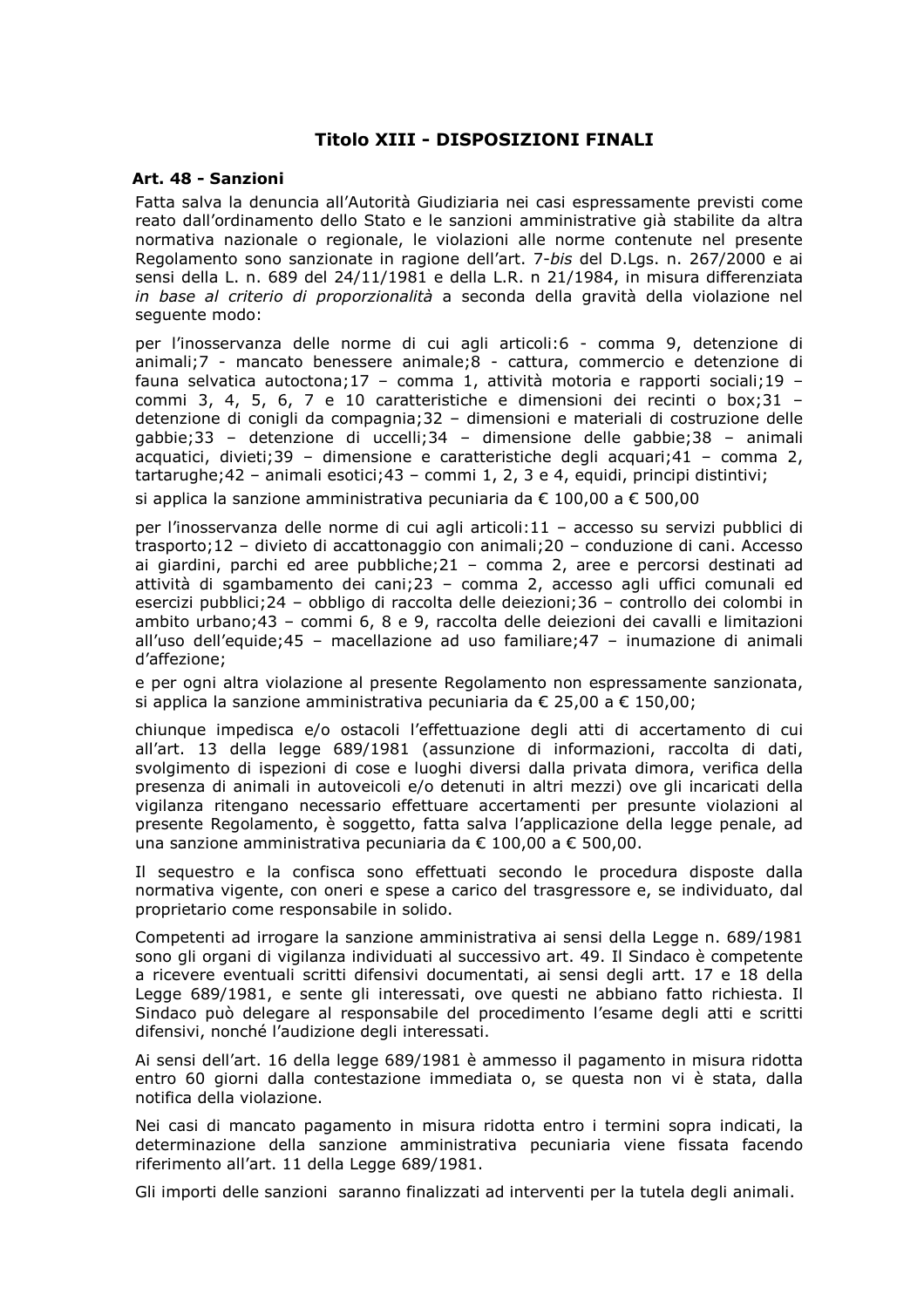# Art. 49 - Vigilanza

1. Sono incaricati di far rispettare il presente regolamento gli appartenenti al Corpo di Polizia Municipale, del Corpo Forestale dello Stato, gli Operatori del Servizio Veterinario, la Polizia Provinciale, le Guardie Zoofile Volontarie dell'ENPA e della LAV e le Guardie Giurate Ecologiche Volontarie in Convenzione in possesso dei requisiti previsti dalle norme vigenti.

### Art. 50 - Entrata in vigore. Incompatibilità ed abrogazione di norme

- 1. Il presente Regolamento entra in vigore il quindicesimo giorno successivo alla sua pubblicazione all'Albo Pretorio del Comune.
- 2. L'adeguamento alle disposizioni relative alle misure dei box per cani di cui all'art. 19, comma 4 dovrà avvenire entro 30 giorni dall'entrata in vigore del Regolamento stesso.
- 3. Dalla data di entrata in vigore del presente Regolamento decadono tutte le norme con esso incompatibili eventualmente contenute in altre disposizioni comunali.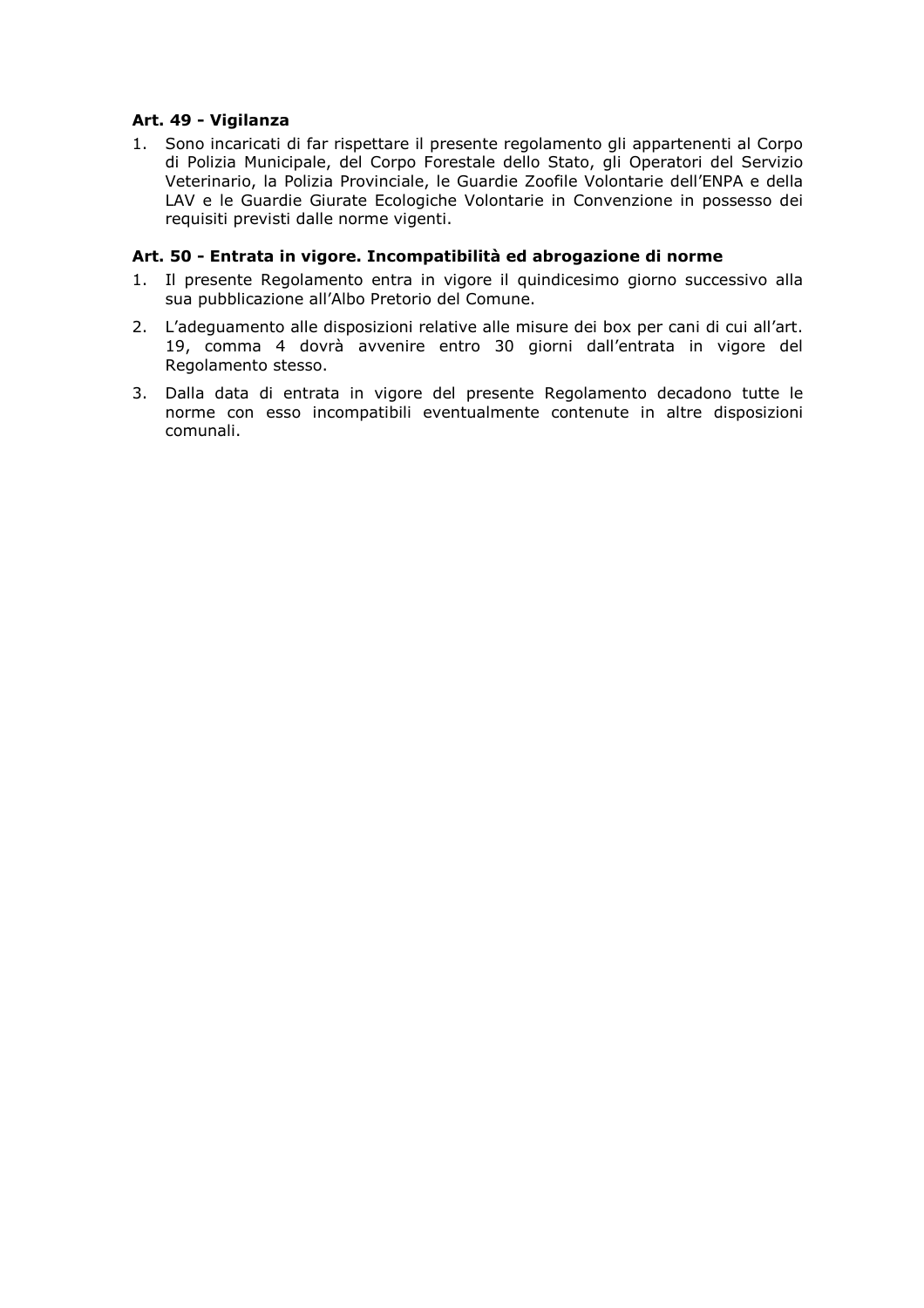Normativa di riferimento nazionale in ordine cronologico

- 
- 1) Legge n. 611 del 12.06.1913, "Provvedimenti per la protezione degli animali";<br>2) R.D. n. 3298 del 20.12.1928, "Approvazione del regolamento per la vigilanza delle carni";
- 3) R.D. n. 1398 del 19.10.1930 " Codice Penale" in part. artt. 500- 544 bis 544 ter 544 quater- 544 quinquies- 544 sexies - 638 - 672 - 727;
- $4)$ Legge di Pubblica Sicurezza R.D. 18.06.1931 n. 773 Artt. 70 e 129;
- R.D. n. 262 del 16.03.1942 "Codice Civile" in particolare artt. 823-824-826-925 2052; 5)
- 6) D.P.R. n. 320 dell'8.2.1954, Regolamento di Polizia Veterinaria;
- 
- 7) Legge n. 337 del 18.03.1968 "Disposizioni sui circhi equestri e sullo spettacolo viaggiante";<br>8) Legge n. 222 del 12.04.1973 "Ratifica ed esecuzione della Convenzione Europea sulla protezione degli animali nei trasporti internazionali (ETS 65), adottata a Parigi il 13.12.1968;
- 9) Legge n. 37 del 14.02.1974, come modificata dalle L. 376/1988 e L. n. 60 del 08.02.2006 "Gratuità di trasporto dei cani quida dei ciechi sui mezzi di trasporto pubblico";
- 10) DPR 31.3.1979 "Perdita di personalità giuridica di diritto pubblico dell'Ente Nazionale Protezione Animali, che continua a sussistere come persona giuridica di diritto privato"- art. 3 che attribuisce ai Comuni la funzione di vigilanza sull'osservanza delle Leggi e dei regolamenti generali e locali, relativi alla protezione degli animali ed alla difesa del patrimonio zootecnico;
- 11) L. n.689 del 24.11.1981 "modifiche al sistema penale";
- 12) D.P.R. n., 624 del 05.06.1982, in attuazione della Direttiva CEE n. 77489, relativa alla protezione degli animali nei trasporti internazionali;
- 13) D.M. 31.12.1983 di attuazione del Regolamento CEE n. 338/97 del 9.12.1996 e del Regolamento CEE n. 1808/01 del 30.08.2001, concernente l'applicazione nella Comunità Europea della convenzione di Washington sul "commercio internazionale della specie di flora e fauna selvatiche, loro parti e prodotti derivanti, minacciate di estinzione";
- 14) Circolare del Ministero dell'Interno del 20.3.1985, n. 559/c, relativa all'esercizio delle funzioni amministrative attribuite ai Comuni ai sensi dell'art. 19 del DPR 24.7.1977, n. 616, concernente "attuazione della delega di cui all'art. 1 della L. 22.7.1995, n. 382" Divieto di rilascio di licenza di pubblica sicurezza per manifestazioni di tiro al volo su animali vivi":
- 15) Legge n. 281 del 14.8.1991, "Legge quadro in materia di animali da affezione e prevenzione del randagismo", come modificata dalla Legge 24.12.2007 n. 244 "Disposizioni per la formazione del bilancio annuale e pluriennale dello Stato" (art. 2 - commi 370 e 371);
- 16) Legge n. 150 del 7/2/1992, e successive modificazioni con L. n. 59 del 13.03.1993 e D.Lgs. 275/2001, che disciplina i reati relativi all'applicazione in Italia della convenzione sul commercio internazionale delle specie animali e vegetali in via di estinzione;
- 17) D.Lqs. n. 533 del 30.12.1992 "Attuazione della direttiva 91/629/CEE che stabilisce le norme minime per la protezione dei vitelli";
- 18) D. Las. n. 534 del 30.12.1992 "Attuazione della direttiva 91/630/CEE che stabilisce le norme minime per la protezione dei suini";
- 19) D.Lqs. n. 116 del 27.1.1992, in attuazione della direttiva CEE n. 86/609, in materia di protezione degli animali utilizzati a fini sperimentali o ad altri fini scientifici;
- 20) Legge n. 157 dell'11.2.1992 "Norme per la protezione della fauna selvatica omeoterma e per il prelievo venatorio");
- 21) D.Lgs. n. 285 del 30.4.1992 Art. 169 commi 6 e 10 del Nuovo Codice della Strada e art.70 relativo alla trazione di vetture pubbliche con cavalli;
- 22) D.P.R. n.495 del 16.12.1992 Regolamento di esecuzione e di attuazione del nuovo codice della strada (art.226);
- 23) Circolare del Ministero della Sanità n. 22 del 12.8.1993, "Esportazione di cani randagi";
- 24) Legge n. 413 del 12/10/1993 "Norme sull'obiezione di coscienza alla sperimentazione animale";
- 25) D.M. 19.4.1996 "Elenco delle specie animali che possono costituire pericolo per la salute e l'incolumità pubblica e di cui è proibita la detenzione";
- 26) D.Lgs. n. 333 dell'1.9.1998 "Attuazione della direttiva 93/119/CE relativa alla protezione degli animali durante la macellazione o l'abbattimento";
- 27) Delibera CITES del 10.5.2000 in materia di "Criteri per il mantenimento di animali nei circhi e nelle mostre viaggianti" del Ministero dell'Ambiente, integrata con atto del 19.4.2006 prot. DPN/10/2006/11106;
- 28) D.Lqs. n. 267 del 18.08.2000 "Testo Unico delle leggi sull'ordinamento degli enti locali";
- 29) Decreto del Ministero dell'Ambiente del 03.05.2001 "Istituzione del registro di detenzione degli esemplari di specie animali"
- 30) D.Lgs. n. 146 del 26.03.2001 "Attuazione della direttiva 98/58/CE relativa alla protezione degli animali negli allevamenti";
- 31) Circo, del Ministero della Sanità n. 5 del 14.5.2001 "Attuazione della Legge 14 agosto 1991, n.  $281''$ :
- 32) Decreto del Ministero dell'Ambiente e della tutela del territorio dell'08.01.2002 "Istituzione del registro di detenzione delle specie animali e vegetali":
- 33) Regolam, CEE 1774/2002 "inumazione di animali":
- 34) Legge n. 3 del 16.01.2003 "Disposizioni ordinamentali in materia di pubblica amministrazione";
- 35) Accordo "Stato-Regioni" sul benessere degli animali da compagnia e pet-therapy del  $6.02.2003;$
- 36) DPCM del 28.02.2003 "Recepimento dell'accordo recante disposizioni in materia degli animali da compagnia e pettherapy";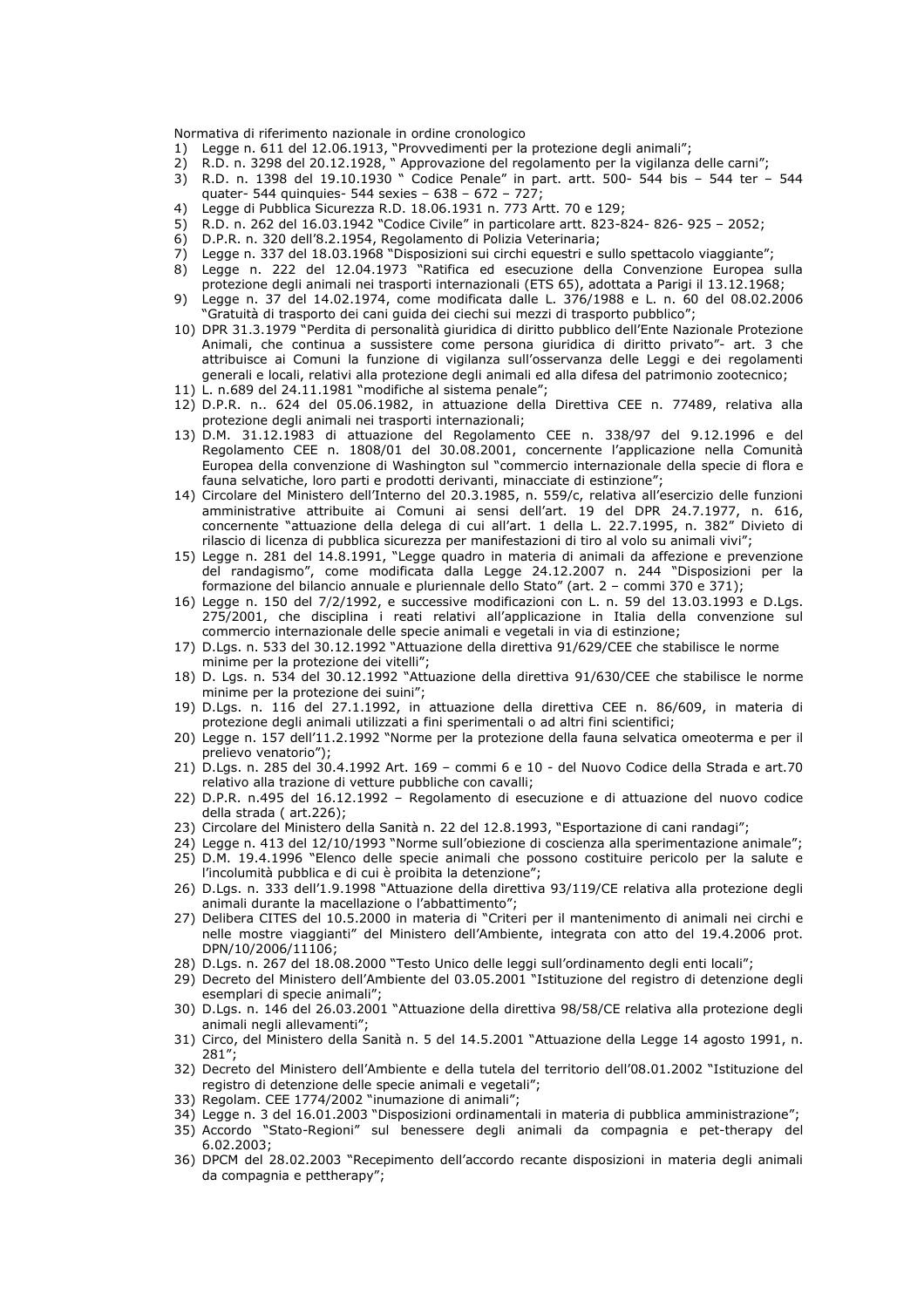- 37) D.Lgs. n. 29.07.2003 n. 267 "Attuazione della Direttiva 1999/74/CE e della Direttiva 2002/4/CE, per la protezione delle galline ovaiole e la registrazione dei relativi stabilimenti di allevamento";
- 38) Legge n. 213 dell'01.08.2003 "Divieto di commercio e detenzione di aracnidi altamente pericolosi per l'uomo";
- 39) D. Lgs. n. 53 del 20.02.2004 "Attuazione della Direttiva n. 2001/93/CE che stabilisce le norme minime per la protezione dei suini";
- 40) Legge 20.7.2004 n. 189 "Disposizioni concernenti il divieto di maltrattamento degli animali, nonché di impiego degli stessi in combattimenti clandestini o competizioni non autorizzate";
- 41) Decreto del Ministero delle Politiche Agricole e Forestali dell' 05.05.2006 contenente le "linee guida e principi per l'organizzazione e la gestione dell'anagrafe equina da parte dell'Unire";
- 42) Regolamento (CE) del 22.12.2004 n.1/2005 Regolamento del Consiglio sulla protezione degli animali durante il trasporto e le operazioni correlate, modifica direttive e regolamenti precedenti:
- 43) D.Lgs. n. 151 del 25.07.2007 "Disposizioni sanzionatorie per la violazione delle disposizioni del Regolamento (CE) n. 1/2005 sulla protezione degli animali durante il trasporto e le operazioni correlate";
- 44) Documento tecnico-scientifico del Ministero della Salute redatto il 29.07.2007 dal Centro di Referenza Nazionale per il Benessere degli Animali sulla "Sofferenza di aragoste e astici vivi con chele legate e su letto di ghiaccio durante la fase di commercializzazione";
- 45) Ordinanza del Ministero del Lavoro, della Salute e delle Politiche Sociali del 6/8/2008;
- 46) Ordinanza contingibile ed urgente concernente misure per l'identificazione e la registrazione della popolazione canina";
- 47) DIRETTIVA 2003/157 CEE recepita con DLGS 15.02.05 n. 50 sulla Vivisezione;
- 48) Dichiarazione universale dei diritti degli animali proclamata a Bruxelles su iniziativa dell'UNESCO il 27.1.1978;
- 49) Convenzione Europea per la protezione degli animali da compagnia approvata il 13.11.1987 (firmata, ma non ancora ratificata dall'Italia);
- 50) Trattato dei Paesi dell'Unione Europea sottoscritto il 13.12.2007 (in vigore dall'1.1.2009) che riconosce giuridicamente gli animali come esseri senzienti;
- 51) Ordinanza del 18/12/08 Norme sul divieto di detenzione e di utilizzo di esche e di bocconi avvelenati;
- contingibile ed urgente concernente la tutela dell'incolumità pubblica 52) Ordinanza dall'aggressione dei cani. (GU n. 68 del 23.3.2009).

Normativa di riferimento Regione Emilia Romagna in ordine cronologico

- $1)$ Circolare dell'Assessore alla Sanità della Regione Emilia - Romagna n. 32 del 15.10.1985 (prot.61.4.3/16481) relativa all' "Assistenza Zooiatrica - Competenze pubbliche in materia -Modalità Organizzative";
- 2) Legge della Regione Emilia-Romagna n. 11 del 22.02.1993 "tutela e sviluppo della fauna ittica e regolazione della pesca in Emilia Romagna - art. 24 come modificata dalla L.R. n. 38 del 13.11.2001:
- 3) Circolare dell'Assessorato alla Sanità della Regione Emilia-Romagna n. 7/1999 riguardante Norme per il controllo della popolazione canina - reguisiti strutturali e gestionali delle strutture" di ricovero";
- 4) Legge della Regione Emilia Romagna n. 27 del 07.04.2000, "Nuove norme per la tutela ed il controllo della popolazione canina e felina", come modificato dalla L.R. n. 7 del 06.04.2001;
- 5) Delibera di Giunta Regionale n. 1608 del 03.10.2000 "Definizione dei criteri, procedure e modalità per l'identificazione dei cani mediante microchips";
- 6) Legge della Regione Emilia-Romagna n. 20 dell'1.08.2002 "Norme contro la vivisezione", come modificata dalla Legge Regionale 17.2.2005 n. 4;
- Delibera di Giunta Regionale n.2763 del 30.12.2002 "Accordo Regione Università."
- 8) Delibera di Giunta Regionale n. 339/04 "Modifica delle procedure per l'identificazione dei cani mediante microchips";
- 9) Legge Regione Emilia-Romagna n. 5 del 17.02.2005 "Norme a tutela del benessere animale";
- 10) Delibera della Giunta Regionale dell'Emilia-Romagna n. 736/2005 del 9.5.2005 "Prime disposizioni per le attività di formazione dei responsabili di strutture di commercio, allevamento, addestramento e custodia degli animali da compagnia in attuazione della L.R. n. 5 del 17.2.2005;
- 11) Delibera Giunta Regionale dell'Emilia-Romagna n. 394/2006 "Indicazioni tecniche in attuazione alla L.R. n. 5/2005 relativa alla tutela del benessere degli animali";
- 12) legge regionale n. 15/2006 disposizioni per la tutela della fauna minore in Emilia Romagna;
- 13) Delibera Giunta Regionale dell'Emilia-Romagna n. 647/2007 "Indicazioni tecniche in attuazione alla L.R. n. 5/2005 relativa alla tutela del benessere degli animali. Parziale modifica alla delibera n. 394/2006".

Statuto -Regolamenti Comunali-

- 1) Statuto del Comune di San Martino in Rio approvato con delibera del Consiglio Comunale n. 74 del 27 luglio 1991 e successive modifiche e integrazioni;
- 2) Regolamento Comunale per la gestione del verde pubblico e privato approvato con delibera del Consiglio Comunale n. 48 del 30.06.2008;
- 3) Regolamento Comunle di Polizia Urbana approvato con delibera del Consiglio Comunale n. 2 del 04.03.2010.